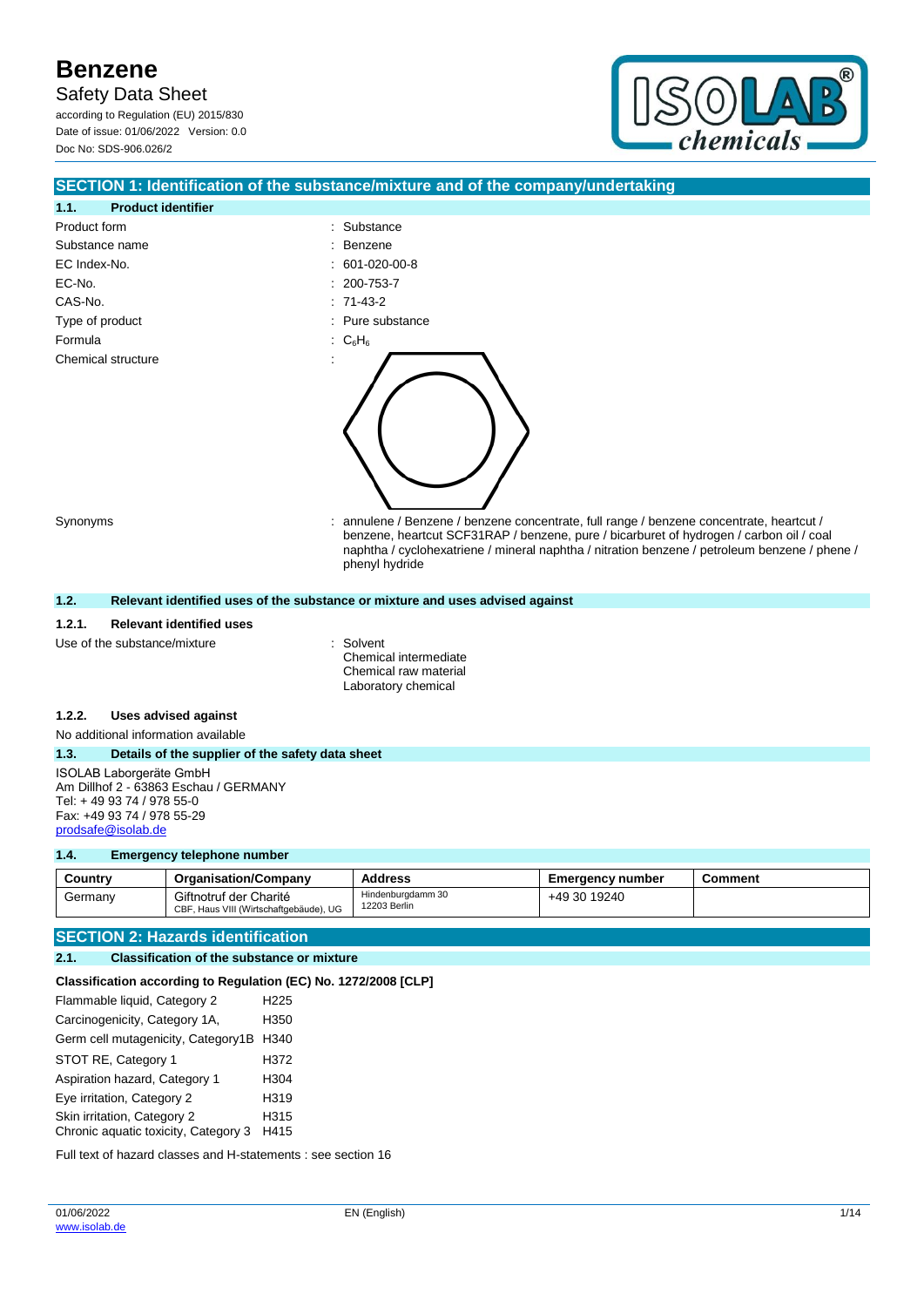Safety Data Sheet

according to Regulation (EU) 2015/830 Date of issue: 01/06/2022 Version: 0.0 Doc No: SDS-906.026/2



**Adverse physicochemical, human health and environmental effects** No additional information available

### **2.2. Label elements**

#### Labelling according to Regulation (EC) No. 1272/2008 [CLP]

Hazard pictograms (CLP) :



### **2.3. Other hazards**

#### No additional information available

| <b>SECTION 3: Composition/information on ingredients</b> |                                                                        |     |  |  |
|----------------------------------------------------------|------------------------------------------------------------------------|-----|--|--|
| 3.1.<br><b>Substances</b>                                |                                                                        |     |  |  |
| Name                                                     | <b>Product identifier</b>                                              | %   |  |  |
| Benzene                                                  | (CAS-No.) 71-43-2<br>(EC-No.) 200-753-7<br>(EC Index-No.) 601-020-00-8 | 100 |  |  |

#### Full text of H-statements: see section 16

### **3.2. Mixtures**

Not applicable

| <b>SECTION 4: First aid measures</b>                                                                                                                                                                                                                                                                                                                                                                                                                                                                                                                                                                         |
|--------------------------------------------------------------------------------------------------------------------------------------------------------------------------------------------------------------------------------------------------------------------------------------------------------------------------------------------------------------------------------------------------------------------------------------------------------------------------------------------------------------------------------------------------------------------------------------------------------------|
| <b>Description of first aid measures</b>                                                                                                                                                                                                                                                                                                                                                                                                                                                                                                                                                                     |
| : Check the vital functions. Unconscious: maintain adequate airway and respiration. Respiratory<br>arrest: artificial respiration or oxygen. Cardiac arrest: perform resuscitation. Victim conscious<br>with laboured breathing: half-seated. Victim in shock: on his back with legs slightly raised.<br>Vomiting: prevent asphyxia/aspiration pneumonia. Prevent cooling by covering the victim (no<br>warming up). Keep watching the victim. Give psychological aid. Keep the victim calm, avoid<br>physical strain. Depending on the victim's condition: doctor/hospital. Never give alcohol to<br>drink. |
| : Remove the victim into fresh air. Respiratory problems: consult a doctor/medical service.                                                                                                                                                                                                                                                                                                                                                                                                                                                                                                                  |
| : Wash immediately with lots of water. Soap may be used. Do not apply (chemical) neutralizing<br>agents. Take victim to a doctor if irritation persists.                                                                                                                                                                                                                                                                                                                                                                                                                                                     |
| Rinse immediately with plenty of water. Do not apply neutralizing agents. Take victim to an<br>ophthalmologist if irritation persists.                                                                                                                                                                                                                                                                                                                                                                                                                                                                       |
|                                                                                                                                                                                                                                                                                                                                                                                                                                                                                                                                                                                                              |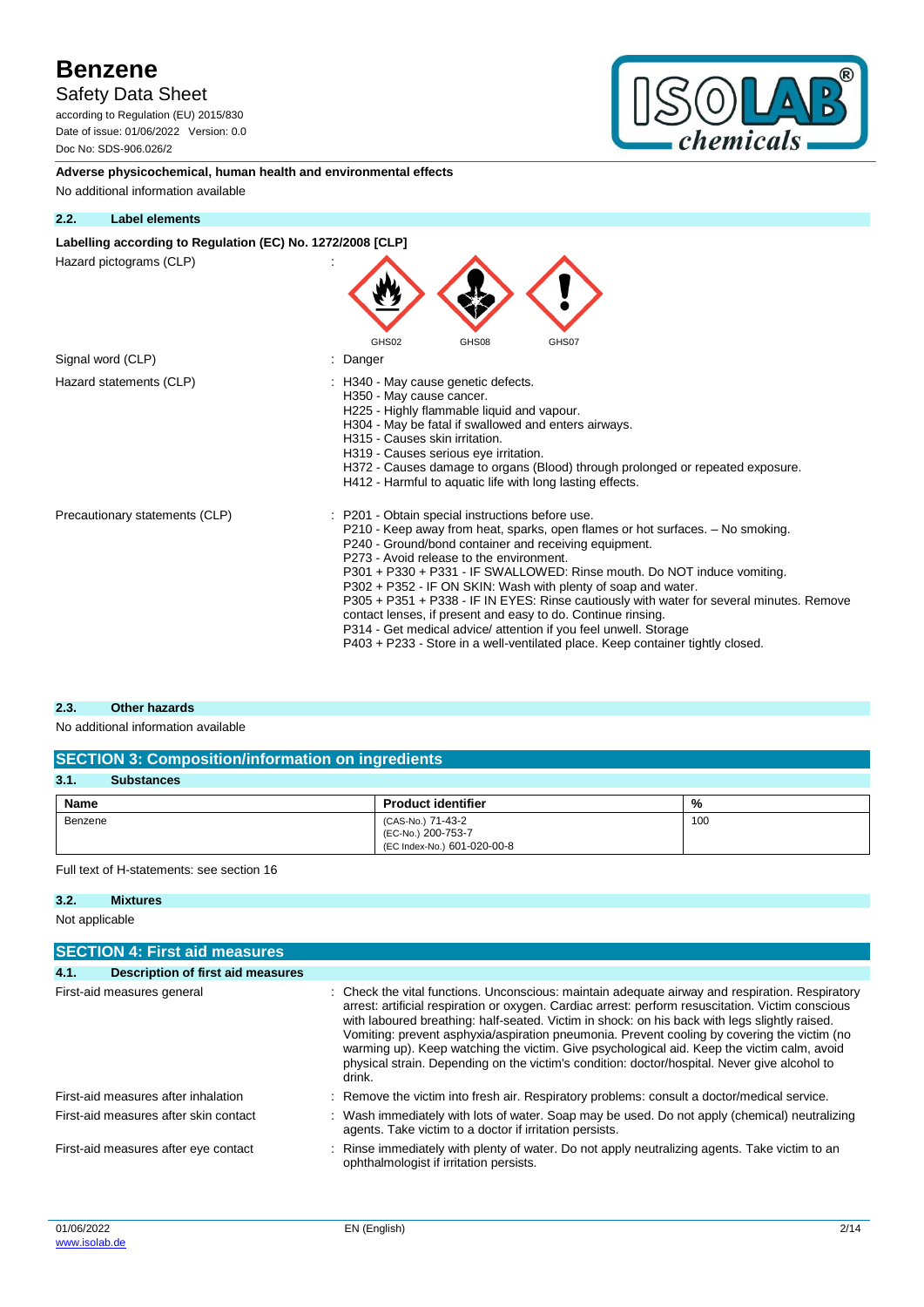| <b>Safety Data Sheet</b> |  |
|--------------------------|--|
|--------------------------|--|

Safety Data Sheet according to Regulation (EU) 2015/830 Date of issue: 01/06/2022 Version: 0.0 Doc No: SDS-906.026/2 First-aid measures after ingestion : Rinse mouth with water. Do not induce vomiting. Call Poison Information Centre (www.big.be/antigif.htm). Consult a doctor/medical service if you feel unwell. Ingestion of large quantities: immediately to hospital. Take the container/vomit to the doctor/hospital. **4.2. Most important symptoms and effects, both acute and delayed** Symptoms/effects after inhalation : Central nervous system depression. Headache. Feeling of weakness. Nausea. Dizziness. Mental confusion. Excited/restless. Coordination disorders. Disturbances of consciousness. Disturbances of heart rate. Respiratory difficulties. FOLLOWING SYMPTOMS MAY APPEAR LATER: Change in the haemogramme/blood composition. Symptoms/effects after skin contact : Tingling/irritation of the skin. Symptoms/effects after eye contact : Irritation of the eye tissue. Symptoms/effects after ingestion : Risk of aspiration pneumonia. Irritation of the gastric/intestinal mucosa. Central nervous system depression. Symptoms similar to those listed under inhalation. AFTER ABSORPTION OF HIGH QUANTITIES: Affection of the renal tissue. Change in urine composition. Chronic symptoms : ON CONTINUOUS/REPEATED EXPOSURE/CONTACT: Red skin. Dry skin. Itching. Cracking of the skin. Change in the haemogramme/blood composition. Impairment of the blood forming system. Affection of the bone marrow. Enlargement of the lymph glands. Weakening of the immune system. Impairment of the nervous system. Feeling of weakness. Paleness. Dizziness. Loss of appetite. Sleeplessness. Impaired memory. Impaired concentration.

### **4.3. Indication of any immediate medical attention and special treatment needed**

No additional information available

|                         | <b>SECTION 5: Fire-fighting measures</b>                                        |                                                                                                                                                                                                                                                                                                                               |
|-------------------------|---------------------------------------------------------------------------------|-------------------------------------------------------------------------------------------------------------------------------------------------------------------------------------------------------------------------------------------------------------------------------------------------------------------------------|
| 5.1.                    | <b>Extinguishing media</b>                                                      |                                                                                                                                                                                                                                                                                                                               |
|                         | Suitable extinguishing media                                                    | : Preferably: polyvalent foam. Alcohol-resistant foam. BC powder. Carbon dioxide. Water spray.                                                                                                                                                                                                                                |
|                         | Unsuitable extinguishing media                                                  | : Solid water jet ineffective as extinguishing medium.                                                                                                                                                                                                                                                                        |
| 5.2.                    | Special hazards arising from the substance or mixture                           |                                                                                                                                                                                                                                                                                                                               |
| Fire hazard             |                                                                                 | : DIRECT FIRE HAZARD. Highly flammable. Gas/vapour flammable with air within explosion<br>limits. INDIRECT FIRE HAZARD. May build up electrostatic charges: risk of ignition. May be<br>ignited by sparks. Gas/vapour spreads at floor level: ignition hazard. Reactions involving a fire<br>hazard: see "Reactivity Hazard". |
| <b>Explosion hazard</b> |                                                                                 | DIRECT EXPLOSION HAZARD. Gas/vapour explosive with air within explosion limits.<br>INDIRECT EXPLOSION HAZARD, may be ignited by sparks. Reactions with explosion<br>hazards: see "Reactivity Hazard".                                                                                                                         |
| 5.3.                    | <b>Advice for firefighters</b>                                                  |                                                                                                                                                                                                                                                                                                                               |
|                         | Firefighting instructions                                                       | : Cool tanks/drums with water spray/remove them into safety. Do not move the load if exposed to<br>heat. Take account of toxic fire-fighting water. Use water moderately and if possible collect or<br>contain it.                                                                                                            |
|                         | Protection during firefighting                                                  | : Heat/fire exposure: compressed air/oxygen apparatus.                                                                                                                                                                                                                                                                        |
|                         | <b>SECTION 6: Accidental release measures</b>                                   |                                                                                                                                                                                                                                                                                                                               |
| 6.1.                    | Personal precautions, protective equipment and emergency procedures             |                                                                                                                                                                                                                                                                                                                               |
| 6.1.1.                  | For non-emergency personnel                                                     |                                                                                                                                                                                                                                                                                                                               |
|                         | Protective equipment                                                            | Gloves. Protective goggles. Head/neck protection. Protective clothing. Large spills/in enclosed<br>spaces: compressed air apparatus. Large spills/in enclosed spaces: gas-tight suit. See<br>"Material-Handling" to select protective clothing.                                                                               |
|                         | <b>Emergency procedures</b>                                                     | Keep upwind. Mark the danger area. Consider evacuation. Seal off low-lying areas. Close<br>doors and windows of adjacent premises. Stop engines and no smoking. No naked flames or<br>sparks. Spark- and explosionproof appliances and lighting equipment. Keep containers closed.<br>Wash contaminated clothes.              |
| 6.1.2.                  | For emergency responders                                                        |                                                                                                                                                                                                                                                                                                                               |
|                         | No additional information available                                             |                                                                                                                                                                                                                                                                                                                               |
| 6.2.                    | <b>Environmental precautions</b>                                                |                                                                                                                                                                                                                                                                                                                               |
|                         | the contract of the contract of the contract of the contract of the contract of |                                                                                                                                                                                                                                                                                                                               |

Prevent soil and water pollution. Prevent spreading in sewers.

| 6.3.            | Methods and material for containment and cleaning up |                                                                                                                                                                                                                                                                                                                                                                                                                                                      |
|-----------------|------------------------------------------------------|------------------------------------------------------------------------------------------------------------------------------------------------------------------------------------------------------------------------------------------------------------------------------------------------------------------------------------------------------------------------------------------------------------------------------------------------------|
| For containment |                                                      | : Contain released substance, pump into suitable containers. Consult "Material-handling" to<br>select material of containers. Plug the leak, cut off the supply. Dam up the liquid spill. Try to<br>reduce evaporation. Measure the concentration of the explosive gas-air mixture. Dilute/disperse<br>combustible gas/vapour with water curtain. Provide equipment/receptacles with earthing. Do<br>not use compressed air for pumping over spills. |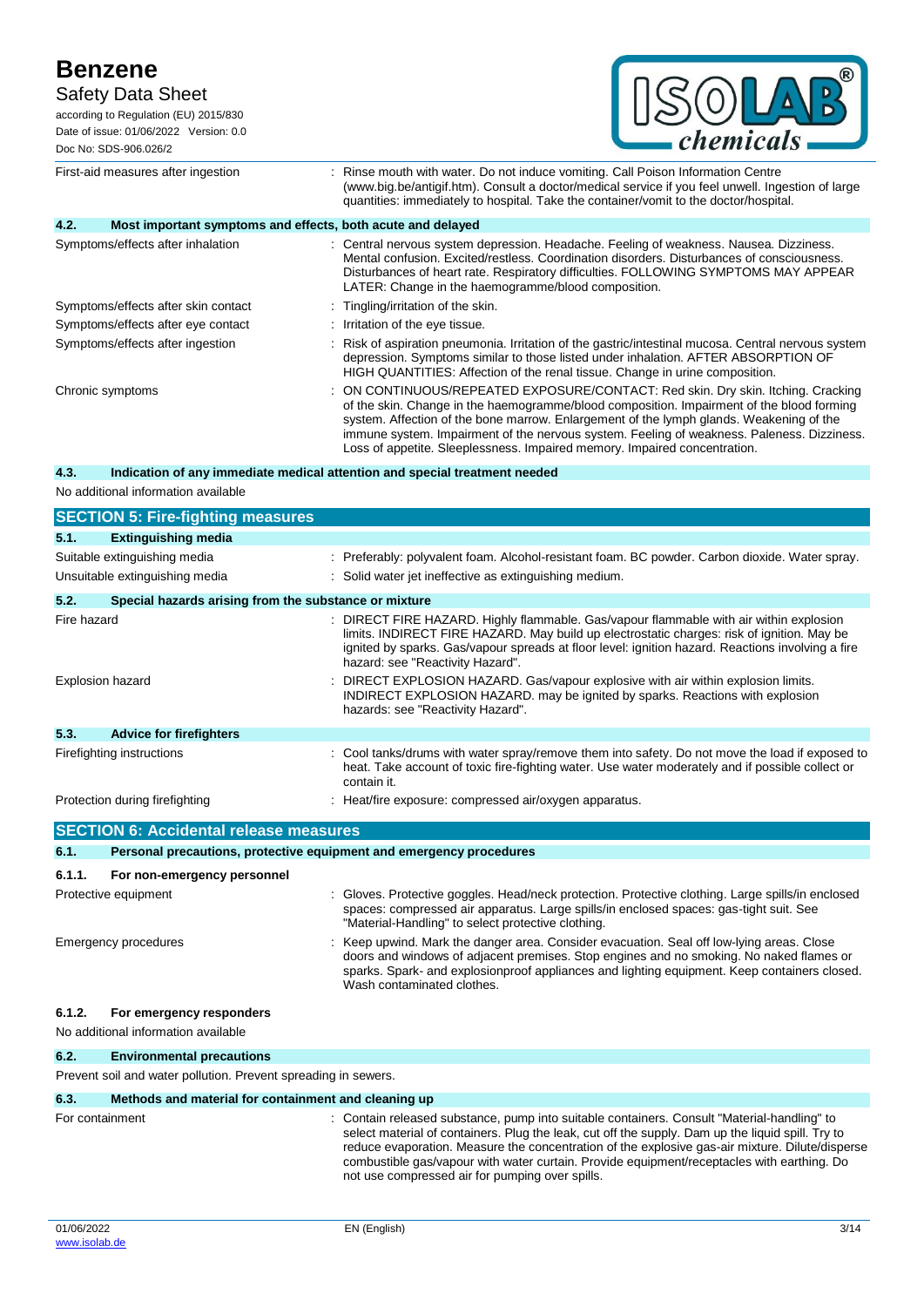## Safety Data Sheet

according to Regulation (EU) 2015/830 Date of issue: 01/06/2022 Version: 0.0 Doc No: SDS-906.026/2 Methods for cleaning up **interpret in the Verantia**: Prevent evaporation by covering with: foam. Take up liquid spill into a non combustible material e.g.: sand, earth, vermiculite or kieselguhr. Scoop absorbed substance into closing containers. See "Material-handling" for suitable container materials. Carefully collect the spill/leftovers. Damaged/cooled tanks must be emptied. Do not use compressed air for pumping over spills. Clean contaminated surfaces with an excess of water. Take collected spill to manufacturer/competent authority. Wash clothing and equipment after handling. **6.4. Reference to other sections** No additional information available **SECTION 7: Handling and storage 7.1. Precautions for safe handling** Precautions for safe handling example of the comply with the legal requirements. Use only in well-ventilated areas. Remove contaminated clothing immediately. Clean contaminated clothing. Handle uncleaned empty containers as full ones. Thoroughly clean/dry the installation before use. Do not discharge the waste into the drain. Do not use compressed air for pumping over. Use spark-/explosionproof appliances and lighting system. Take precautions against electrostatic charges. Keep away from naked flames/heat. Keep away from ignition sources/sparks. Observe very strict hygiene - avoid contact. Keep container tightly closed. Measure the concentration in the air regularly. **7.2. Conditions for safe storage, including any incompatibilities** Storage temperature : > 5 °C Heat and ignition sources : KEEP SUBSTANCE AWAY FROM: heat sources. ignition sources. Information on mixed storage : KEEP SUBSTANCE AWAY FROM: oxidizing agents. (strong) acids. halogens. Storage area : Ventilation at floor level. Fireproof storeroom. Keep locked up. Unauthorized persons are not admitted. Protect against frost. Provide for a tub to collect spills. Provide the tank with earthing. Store only in a limited quantity. May be stored under inert gas. Meet the legal requirements. Special rules on packaging **interproduced in the SPECIAL REQUIREMENTS**: closing. clean. correctly labelled. meet the legal requirements. Secure fragile packagings in solid containers. Packaging materials **in the state of the SUITABLE MATERIAL:** steel. stainless steel. monel steel. iron. glass. polypropylene. MATERIAL TO AVOID: No data available.

## **7.3. Specific end use(s)**

No additional information available

## **SECTION 8: Exposure controls/personal protection**

# **8.1. Control parameters**

| <b>Benzene (71-43-2)</b> |                                           |                                                                                                                             |
|--------------------------|-------------------------------------------|-----------------------------------------------------------------------------------------------------------------------------|
| EU                       | Local name                                | Benzene (Num:C1)                                                                                                            |
| EU                       | IOELV TWA (mg/m <sup>3</sup> )            | 3.25 mg/m <sup>3</sup> (Benzene; EU; Time-weighted average<br>exposure limit 8 h; Limit value for occupational<br>exposure) |
| EU                       | IOELV TWA (ppm)                           | 1 ppm (Benzene; EU; Time-weighted average<br>exposure limit 8 h; Limit value for occupational<br>exposure)                  |
| EU                       | <b>Notes</b>                              | skin. SCOEL Recommendations (Ongoing)                                                                                       |
| Austria                  | Local name                                | Benzol                                                                                                                      |
| Austria                  | $MAK$ (mg/m <sup>3</sup> )                | $3.2 \text{ mg/m}^3$                                                                                                        |
| Austria                  | MAK (ppm)                                 | 1 ppm                                                                                                                       |
| Austria                  | MAK Short time value (mg/m <sup>3</sup> ) | 12.8 mg/m <sup>3</sup>                                                                                                      |
| Austria                  | MAK Short time value (ppm)                | 4 ppm                                                                                                                       |
| Austria                  | Remark (AT)                               | н                                                                                                                           |
| Belgium                  | Local name                                | Benzène # Benzeen                                                                                                           |
| Belgium                  | Limit value $(mg/m3)$                     | 3.25 mg/m <sup>3</sup> (Benzène; Belgium; Time-weighted<br>average exposure limit 8 h)                                      |
| Belgium                  | Limit value (ppm)                         | 1 ppm (Benzène; Belgium; Time-weighted average<br>exposure limit 8 h)                                                       |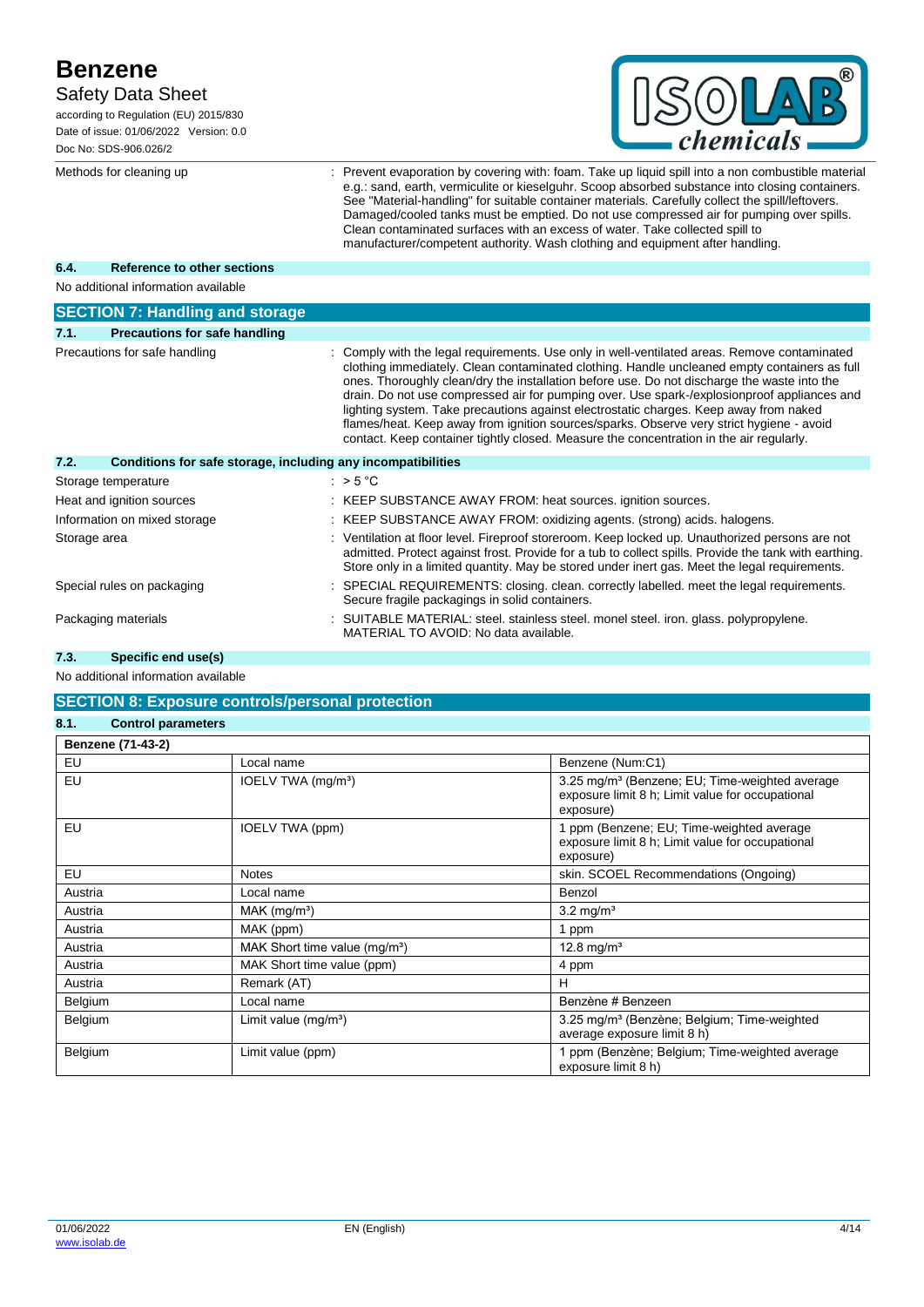# Safety Data Sheet

according to Regulation (EU) 2015/830 Date of issue: 01/06/2022 Version: 0.0 Doc No: SDS-906.026/2



| Benzene (71-43-2)                  |                                                            |                                                                                                                                                                                                                                                                                                                                                                                                                                                                                                                                                                                                                                                                                                                                                                                                                                                                                                                                                                                                                                                                                                  |
|------------------------------------|------------------------------------------------------------|--------------------------------------------------------------------------------------------------------------------------------------------------------------------------------------------------------------------------------------------------------------------------------------------------------------------------------------------------------------------------------------------------------------------------------------------------------------------------------------------------------------------------------------------------------------------------------------------------------------------------------------------------------------------------------------------------------------------------------------------------------------------------------------------------------------------------------------------------------------------------------------------------------------------------------------------------------------------------------------------------------------------------------------------------------------------------------------------------|
| Belgium                            | Remark (BE)                                                | C: La mention C signifie que l'agent en question relève<br>du champ d'application de l'arrêté royal du 2<br>décembre 1993 concernant la protection des<br>travailleurs contre les risques liés à l'exposition à des<br>agents cancérigènes et mutagènes au travail. # De<br>vermelding C betekent dat het betrokken agens valt<br>onder het toepassingsgebied van het koninklijk besluit<br>van 2 december 1993 betreffende de bescherming van<br>de werknemers tegen de risico's van blootstelling aan<br>kankerverwekkende en mutagene agentia op het werk<br>D:La mention D signifie que la résorption de l'agent,<br>via la peau, les muqueuses ou les yeux, constitue une<br>partie importante de l'exposition totale. Cette<br>résorption peut se faire tant par contact direct que par<br>présence de l'agent dans l'air. # De vermelding D<br>betekent dat de opname van het agens via de huid, de<br>slijmvliezen of de ogen een belangrijk deel van de<br>totale blootstelling vormt. Deze opname kan het<br>gevolg zijn van zowel direct contact als zijn<br>aanwezigheid in de lucht |
| <b>Bulgaria</b>                    | Local name                                                 | Бензен                                                                                                                                                                                                                                                                                                                                                                                                                                                                                                                                                                                                                                                                                                                                                                                                                                                                                                                                                                                                                                                                                           |
| <b>Bulgaria</b><br><b>Bulgaria</b> | OEL TWA (mg/m <sup>3</sup> )<br>Notes                      | $3.25$ mg/m <sup>3</sup><br>Кожа (възможна е значителна резорбция чрез<br>кожата); • (Химични агенти, за които са определени<br>гранични стойности във въздуха на работната<br>среда за Европейската общност)                                                                                                                                                                                                                                                                                                                                                                                                                                                                                                                                                                                                                                                                                                                                                                                                                                                                                    |
| Croatia                            | Local name                                                 | Benzen                                                                                                                                                                                                                                                                                                                                                                                                                                                                                                                                                                                                                                                                                                                                                                                                                                                                                                                                                                                                                                                                                           |
| Croatia                            | GVI (granična vrijednost izloženosti) (mg/m <sup>3</sup> ) | $3.25$ mg/m <sup>3</sup>                                                                                                                                                                                                                                                                                                                                                                                                                                                                                                                                                                                                                                                                                                                                                                                                                                                                                                                                                                                                                                                                         |
| Croatia                            | GVI (granična vrijednost izloženosti) (ppm)                | 1 ppm                                                                                                                                                                                                                                                                                                                                                                                                                                                                                                                                                                                                                                                                                                                                                                                                                                                                                                                                                                                                                                                                                            |
| Croatia                            | Naznake (HR)                                               | K (Skin): (naznaka da tvar može štetno djelovati kroz<br>kožu); F (lako zapaljivo); T (otrovno); Karc. kat. 1 (tvari<br>za koje je dokazano da su karcinogene za ljude);<br>Muta. kat. 2 (tvari koje su vjerojatno mutagene za<br>ljude); EU0 (naznaka da se radi o tvarima za koje su<br>utvrđene obvezujuće granične vrijednosti izloženosti<br>prema Direktivi 2003/18/ EC, Direktivi 99/38/EC i<br>Direktivi 98/24/EC)                                                                                                                                                                                                                                                                                                                                                                                                                                                                                                                                                                                                                                                                       |
| Czech Republic                     | Local name                                                 | Benzen                                                                                                                                                                                                                                                                                                                                                                                                                                                                                                                                                                                                                                                                                                                                                                                                                                                                                                                                                                                                                                                                                           |
| <b>Czech Republic</b>              | Expoziční limity (PEL) (mg/m <sup>3</sup> )                | $3$ mg/m <sup>3</sup>                                                                                                                                                                                                                                                                                                                                                                                                                                                                                                                                                                                                                                                                                                                                                                                                                                                                                                                                                                                                                                                                            |
| Czech Republic                     | Expoziční limity (PEL) (ppm)                               | $0.94$ ppm                                                                                                                                                                                                                                                                                                                                                                                                                                                                                                                                                                                                                                                                                                                                                                                                                                                                                                                                                                                                                                                                                       |
| <b>Czech Republic</b>              | Expoziční limity (NPK-P) (mg/m <sup>3</sup> )              | 10 mg/ $m3$                                                                                                                                                                                                                                                                                                                                                                                                                                                                                                                                                                                                                                                                                                                                                                                                                                                                                                                                                                                                                                                                                      |
| <b>Czech Republic</b>              | Expoziční limity (NPK-P) (ppm)                             | 3.1 ppm                                                                                                                                                                                                                                                                                                                                                                                                                                                                                                                                                                                                                                                                                                                                                                                                                                                                                                                                                                                                                                                                                          |
| Czech Republic                     | Remark (CZ)                                                | D, P                                                                                                                                                                                                                                                                                                                                                                                                                                                                                                                                                                                                                                                                                                                                                                                                                                                                                                                                                                                                                                                                                             |
| Denmark                            | Local name                                                 | Benzen                                                                                                                                                                                                                                                                                                                                                                                                                                                                                                                                                                                                                                                                                                                                                                                                                                                                                                                                                                                                                                                                                           |
| Denmark                            | Grænseværdie (langvarig) (mg/m <sup>3</sup> )              | 1.6 mg/ $m3$                                                                                                                                                                                                                                                                                                                                                                                                                                                                                                                                                                                                                                                                                                                                                                                                                                                                                                                                                                                                                                                                                     |
| Denmark                            | Grænseværdie (langvarig) (ppm)                             | $0.5$ ppm                                                                                                                                                                                                                                                                                                                                                                                                                                                                                                                                                                                                                                                                                                                                                                                                                                                                                                                                                                                                                                                                                        |
| Denmark                            | Anmærkninger (DK)                                          | E (betyder, at stoffet har en EF-grænseværdi);<br>H (betyder, at stoffet kan optages gennem huden);<br>K (betyder, at stoffet anses for at kunne være<br>kræftfremkaldende)                                                                                                                                                                                                                                                                                                                                                                                                                                                                                                                                                                                                                                                                                                                                                                                                                                                                                                                      |
| Estonia                            | Local name                                                 | Benseen                                                                                                                                                                                                                                                                                                                                                                                                                                                                                                                                                                                                                                                                                                                                                                                                                                                                                                                                                                                                                                                                                          |
| Estonia                            | OEL TWA (mg/m <sup>3</sup> )                               | $1.5$ mg/m <sup>3</sup>                                                                                                                                                                                                                                                                                                                                                                                                                                                                                                                                                                                                                                                                                                                                                                                                                                                                                                                                                                                                                                                                          |
| Estonia                            | OEL TWA (ppm)                                              | $0.5$ ppm                                                                                                                                                                                                                                                                                                                                                                                                                                                                                                                                                                                                                                                                                                                                                                                                                                                                                                                                                                                                                                                                                        |
| Estonia                            | OEL STEL (mg/m <sup>3</sup> )                              | $9$ mg/m <sup>3</sup>                                                                                                                                                                                                                                                                                                                                                                                                                                                                                                                                                                                                                                                                                                                                                                                                                                                                                                                                                                                                                                                                            |
| Estonia                            | OEL STEL (ppm)                                             | 3 ppm                                                                                                                                                                                                                                                                                                                                                                                                                                                                                                                                                                                                                                                                                                                                                                                                                                                                                                                                                                                                                                                                                            |
| Finland                            | Local name                                                 | Bentseeni                                                                                                                                                                                                                                                                                                                                                                                                                                                                                                                                                                                                                                                                                                                                                                                                                                                                                                                                                                                                                                                                                        |
| Finland                            | HTP-arvo (8h) (mg/m <sup>3</sup> )                         | $3.25$ mg/m <sup>3</sup>                                                                                                                                                                                                                                                                                                                                                                                                                                                                                                                                                                                                                                                                                                                                                                                                                                                                                                                                                                                                                                                                         |
| Finland                            | HTP-arvo (8h) (ppm)                                        | 1 ppm                                                                                                                                                                                                                                                                                                                                                                                                                                                                                                                                                                                                                                                                                                                                                                                                                                                                                                                                                                                                                                                                                            |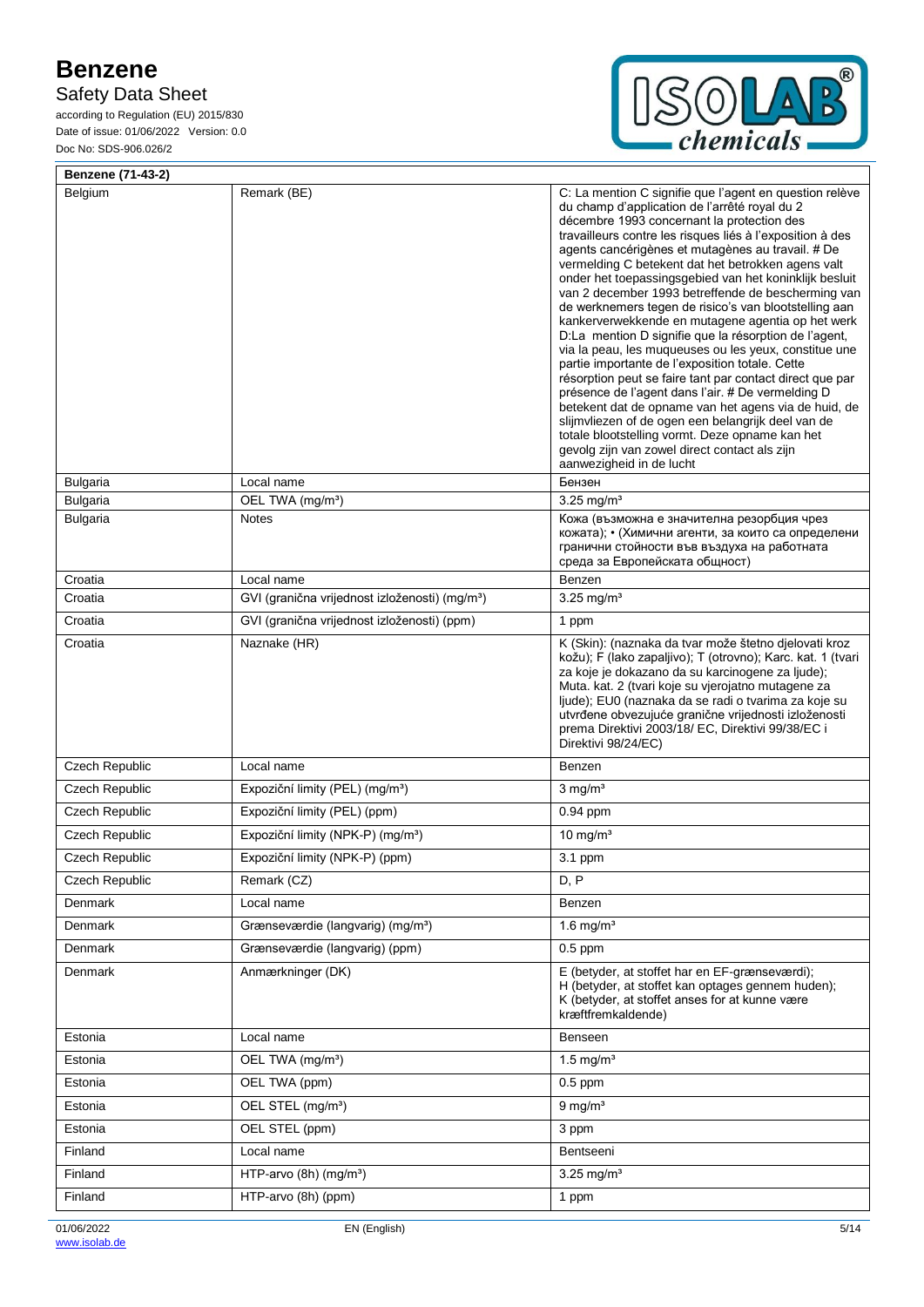# Safety Data Sheet

according to Regulation (EU) 2015/830 Date of issue: 01/06/2022 Version: 0.0 Doc No: SDS-906.026/2



| Benzene (71-43-2) |                                               |                                                                                                                                                                                                                                                                                                                                                                         |
|-------------------|-----------------------------------------------|-------------------------------------------------------------------------------------------------------------------------------------------------------------------------------------------------------------------------------------------------------------------------------------------------------------------------------------------------------------------------|
| Finland           | Huomautus (FI)                                | iho, liite 3 (SITOVAT RAJA-ARVOT) ja liite 9<br>(BENTSEENIPITOISUUDEN MITTAAMINEN)                                                                                                                                                                                                                                                                                      |
| France            | Local name                                    | Benzène                                                                                                                                                                                                                                                                                                                                                                 |
| France            | $VME$ (mg/m <sup>3</sup> )                    | 3.25 mg/m <sup>3</sup> (Benzène; France; Time-weighted average<br>exposure limit 8 h; VRC: Valeur réglementaire<br>contraignante)                                                                                                                                                                                                                                       |
| France            | VME (ppm)                                     | 1 ppm (Benzène; France; Time-weighted average<br>exposure limit 8 h; VRC: Valeur réglementaire<br>contraignante)                                                                                                                                                                                                                                                        |
| France            | Note (FR)                                     | Valeurs règlementaires contraignantes; substance<br>classée cancérogène de catégorie 1a et mutagène de<br>catégorie 1b; risque de pénétration percutanée                                                                                                                                                                                                                |
| Hungary           | Local name                                    | <b>BENZOL</b>                                                                                                                                                                                                                                                                                                                                                           |
| Hungary           | MK-érték                                      | $3$ mg/m <sup>3</sup>                                                                                                                                                                                                                                                                                                                                                   |
| Hungary           | Megjegyzések (HU)                             | k, b, i; BEM                                                                                                                                                                                                                                                                                                                                                            |
| Ireland           | Local name                                    | Benzene                                                                                                                                                                                                                                                                                                                                                                 |
| Ireland           | OEL (8 hours ref) (mg/m <sup>3</sup> )        | $3$ mg/m <sup>3</sup>                                                                                                                                                                                                                                                                                                                                                   |
| Ireland           | OEL (8 hours ref) (ppm)                       | 1 ppm                                                                                                                                                                                                                                                                                                                                                                   |
|                   | Notes (IE)                                    | BOELV, Sk, Carc.1A, Muta.1B                                                                                                                                                                                                                                                                                                                                             |
| Ireland           |                                               |                                                                                                                                                                                                                                                                                                                                                                         |
| Latvia<br>Latvia  | Local name                                    | <b>Benzols</b>                                                                                                                                                                                                                                                                                                                                                          |
| Latvia            | OEL TWA (mg/m <sup>3</sup> )<br>OEL TWA (ppm) | $3.25$ mg/m <sup>3</sup><br>1 ppm                                                                                                                                                                                                                                                                                                                                       |
| Lithuania         | Local name                                    | Benzenas (benzolas)                                                                                                                                                                                                                                                                                                                                                     |
| Lithuania         | $IPRV$ (mg/m <sup>3</sup> )                   | $3.25$ mg/m <sup>3</sup>                                                                                                                                                                                                                                                                                                                                                |
| Lithuania         | IPRV (ppm)                                    | 1 ppm                                                                                                                                                                                                                                                                                                                                                                   |
| Lithuania         |                                               |                                                                                                                                                                                                                                                                                                                                                                         |
|                   | TPRV $(mg/m3)$                                | 19 mg/ $m3$                                                                                                                                                                                                                                                                                                                                                             |
| Lithuania         | TPRV (ppm)                                    | 6 ppm                                                                                                                                                                                                                                                                                                                                                                   |
| Lithuania         | Remark (LT)                                   | K (kancerogeninis poveikis); M (mutageninis poveikis);<br>O (medžiaga į organizmą gali prasiskverbti pro<br>nepažeistą odą)                                                                                                                                                                                                                                             |
| Netherlands       | Local name                                    | Benzeen                                                                                                                                                                                                                                                                                                                                                                 |
| Netherlands       | Grenswaarde TGG 8H (mq/m <sup>3</sup> )       | 3.25 mg/m <sup>3</sup> (Benzeen; Netherlands; Time-weighted<br>average exposure limit 8 h; Public occupational<br>exposure limit value)                                                                                                                                                                                                                                 |
| Netherlands       | Grenswaarde TGG 8H (ppm)                      | 1 ppm (Benzeen; Netherlands; Time-weighted average<br>exposure limit 8 h; Public occupational exposure limit<br>value)                                                                                                                                                                                                                                                  |
| Netherlands       | Remark (MAC)                                  | H (Huidopname) Stoffen die relatief gemakkelijk door<br>de huid kunnen worden opgenomen, hetgeen een<br>substantiële bijdrage kan betekenen aan de totale<br>inwendige blootstelling, hebben in de lijst een<br>Haanduiding. Bij deze stoffen moeten naast<br>maatregelen tegen inademing ook adequate<br>maatregelen ter voorkoming van huidcontact worden<br>genomen. |
| Poland            | Local name                                    | Benzen                                                                                                                                                                                                                                                                                                                                                                  |
| Poland            | NDS (mg/m <sup>3</sup> )                      | 1.6 mg/ $m3$                                                                                                                                                                                                                                                                                                                                                            |
| Portugal          | Local name                                    | Benzeno                                                                                                                                                                                                                                                                                                                                                                 |
| Portugal          | OEL TWA (ppm)                                 | $0.5$ ppm                                                                                                                                                                                                                                                                                                                                                               |
| Portugal          | OEL STEL (ppm)                                | $2.5$ ppm                                                                                                                                                                                                                                                                                                                                                               |
| Romania           | Local name                                    | Benzen                                                                                                                                                                                                                                                                                                                                                                  |
| Romania           | OEL TWA (mg/m <sup>3</sup> )                  | 3.25 mg/ $m^3$                                                                                                                                                                                                                                                                                                                                                          |
| Romania           | OEL TWA (ppm)                                 | 1 ppm                                                                                                                                                                                                                                                                                                                                                                   |
| Slovenia          | Local name                                    | benzen                                                                                                                                                                                                                                                                                                                                                                  |
| Slovenia          | OEL TWA (mg/m <sup>3</sup> )                  | $3.25$ mg/m <sup>3</sup>                                                                                                                                                                                                                                                                                                                                                |
| Slovenia          | OEL TWA (ppm)                                 | 1 ppm                                                                                                                                                                                                                                                                                                                                                                   |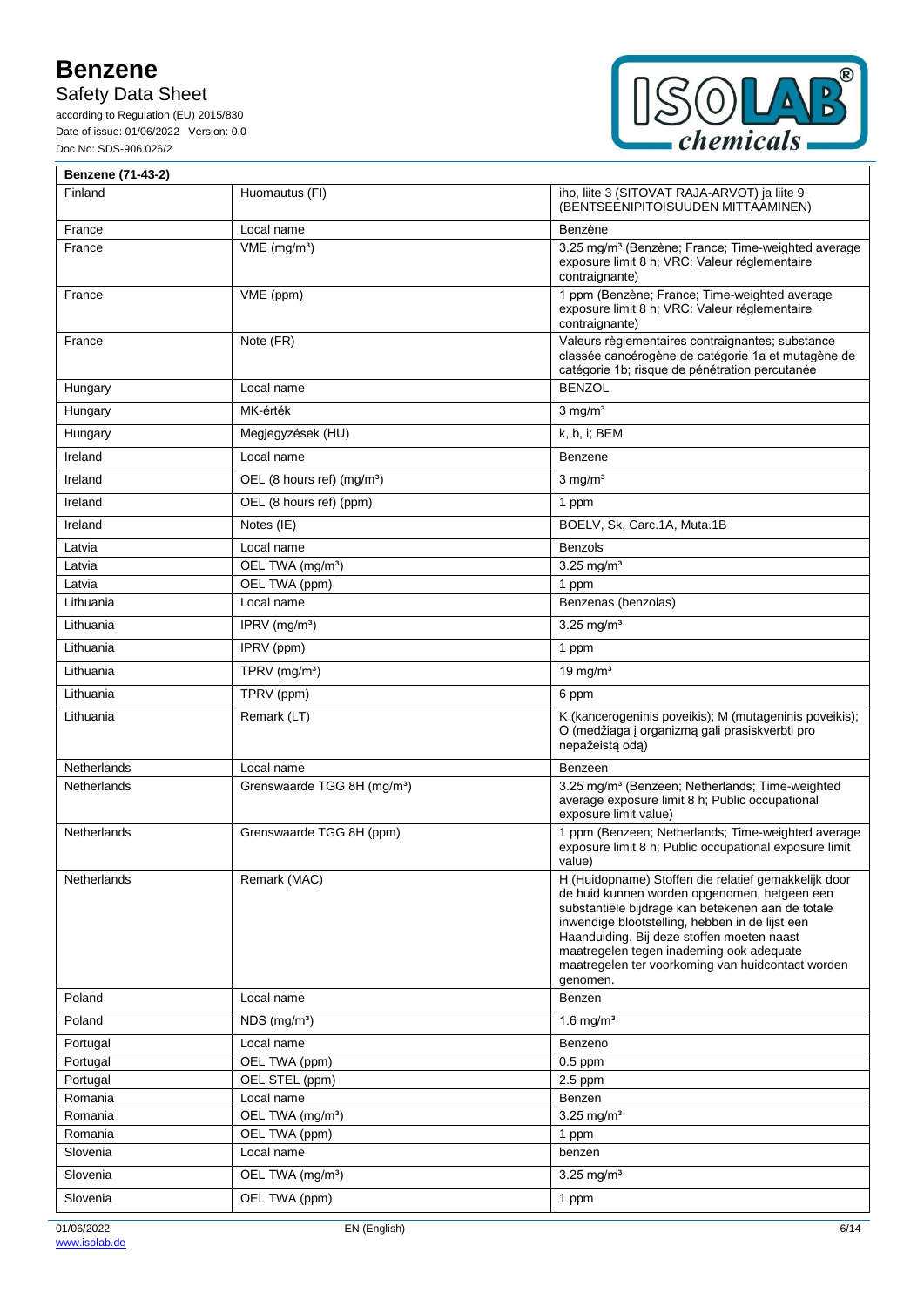# Safety Data Sheet

according to Regulation (EU) 2015/830 Date of issue: 01/06/2022 Version: 0.0 Doc No: SDS-906.026/2



| Benzene (71-43-2) |                                           |                                                                                                                                                                                                                                                                                                                                                                                                                                                                                                                                                                                                                                                                                                                                                                                                                                                                                                                                                                                                                                                                                                                                                                                                                                                                                                                                                                                                                                                                             |
|-------------------|-------------------------------------------|-----------------------------------------------------------------------------------------------------------------------------------------------------------------------------------------------------------------------------------------------------------------------------------------------------------------------------------------------------------------------------------------------------------------------------------------------------------------------------------------------------------------------------------------------------------------------------------------------------------------------------------------------------------------------------------------------------------------------------------------------------------------------------------------------------------------------------------------------------------------------------------------------------------------------------------------------------------------------------------------------------------------------------------------------------------------------------------------------------------------------------------------------------------------------------------------------------------------------------------------------------------------------------------------------------------------------------------------------------------------------------------------------------------------------------------------------------------------------------|
| Slovenia          | OEL STEL (mg/m <sup>3</sup> )             | 13 mg/ $m3$                                                                                                                                                                                                                                                                                                                                                                                                                                                                                                                                                                                                                                                                                                                                                                                                                                                                                                                                                                                                                                                                                                                                                                                                                                                                                                                                                                                                                                                                 |
| Slovenia          | OEL STEL (ppm)                            | 4 ppm                                                                                                                                                                                                                                                                                                                                                                                                                                                                                                                                                                                                                                                                                                                                                                                                                                                                                                                                                                                                                                                                                                                                                                                                                                                                                                                                                                                                                                                                       |
| Spain             | Local name                                | Benceno                                                                                                                                                                                                                                                                                                                                                                                                                                                                                                                                                                                                                                                                                                                                                                                                                                                                                                                                                                                                                                                                                                                                                                                                                                                                                                                                                                                                                                                                     |
| Spain             | VLA-ED (mg/m <sup>3</sup> )               | $3.25$ mg/m <sup>3</sup>                                                                                                                                                                                                                                                                                                                                                                                                                                                                                                                                                                                                                                                                                                                                                                                                                                                                                                                                                                                                                                                                                                                                                                                                                                                                                                                                                                                                                                                    |
| Spain             | VLA-ED (ppm)                              | 1 ppm                                                                                                                                                                                                                                                                                                                                                                                                                                                                                                                                                                                                                                                                                                                                                                                                                                                                                                                                                                                                                                                                                                                                                                                                                                                                                                                                                                                                                                                                       |
| Spain             | <b>Notes</b>                              | Vía dérmica (Indica que, en las exposiciones a esta<br>sustancia, la aportación por la vía cutánea puede<br>resultar significativa para el contenido corporal total si<br>no se adoptan medidas para prevenir la absorción. En<br>estas situaciones, es aconsejable la utilización del<br>control biológico para poder cuantificar la cantidad<br>global absorbida del contaminante. Para más<br>información véase el Apartado 5 de este documento),<br>VLB® (Agente químico que tiene Valor Límite<br>Biológico específico en este documento), v (Real<br>Decreto 1124/2000, de 16 de junio (BOE nº 145 de 17<br>de junio de 2000), por el que se modifica el Real<br>Decreto 665/1997, de 12 de mayo, sobre la protección<br>de los trabajadores contra los riesgos relacionados<br>con la exposición a agentes cancerígenos durante el<br>trabajo), r (Esta sustancia tiene establecidas<br>restricciones a la fabricación, la comercialización o el<br>uso en los términos especificados en el "Reglamento"<br>(CE) nº 1907/2006 sobre Registro, Evaluación,<br>Autorización y Restricción de sustancias y preparados<br>químicos" (REACH) de 18 de diciembre de 2006<br>(DOUE L 369 de 30 de diciembre de 2006). Las<br>restricciones de una sustancia pueden aplicarse a<br>todos los usos o sólo a usos concretos. El anexo XVII<br>del Reglamento REACH contiene la lista de todas las<br>sustancias restringidas y especifica los usos que se<br>han restringido). |
| Sweden            | Local name                                | <b>Bensen</b>                                                                                                                                                                                                                                                                                                                                                                                                                                                                                                                                                                                                                                                                                                                                                                                                                                                                                                                                                                                                                                                                                                                                                                                                                                                                                                                                                                                                                                                               |
| Sweden            | nivågränsvärde (NVG) (mg/m <sup>3</sup> ) | 1.5 mg/ $m3$                                                                                                                                                                                                                                                                                                                                                                                                                                                                                                                                                                                                                                                                                                                                                                                                                                                                                                                                                                                                                                                                                                                                                                                                                                                                                                                                                                                                                                                                |
| Sweden            | nivågränsvärde (NVG) (ppm)                | $0.5$ ppm                                                                                                                                                                                                                                                                                                                                                                                                                                                                                                                                                                                                                                                                                                                                                                                                                                                                                                                                                                                                                                                                                                                                                                                                                                                                                                                                                                                                                                                                   |
| Sweden            | kortidsvärde (KTV) (mg/m <sup>3</sup> )   | $9 \text{ mg/m}^3$                                                                                                                                                                                                                                                                                                                                                                                                                                                                                                                                                                                                                                                                                                                                                                                                                                                                                                                                                                                                                                                                                                                                                                                                                                                                                                                                                                                                                                                          |
| Sweden            | kortidsvärde (KTV) (ppm)                  | 3 ppm                                                                                                                                                                                                                                                                                                                                                                                                                                                                                                                                                                                                                                                                                                                                                                                                                                                                                                                                                                                                                                                                                                                                                                                                                                                                                                                                                                                                                                                                       |
| Sweden            | Anmärkning (SE)                           | C (Ämnet är cancerframkallande Risk för cancer finns<br>även vid annan exponering än via inandning. För vissa<br>cancerframkallande ämnen som inte har gränsvärden<br>gäller förbud eller tillståndskrav enligt föreskrifterna om<br>kemiska arbetsmiljörisker); H (Ämnet kan lätt upptas<br>genom huden Det föreskrivna gränsvärdet bedöms ge<br>tillräckligt skydd endast under förutsättning att huden<br>är skyddad mot exponering för ämnet ifråga); V<br>(Vägledande korttidsgränsvärde ska användas som ett<br>rekommenderat högsta värde som inte bör<br>överskridas)                                                                                                                                                                                                                                                                                                                                                                                                                                                                                                                                                                                                                                                                                                                                                                                                                                                                                               |
| United Kingdom    | Local name                                | Benzene                                                                                                                                                                                                                                                                                                                                                                                                                                                                                                                                                                                                                                                                                                                                                                                                                                                                                                                                                                                                                                                                                                                                                                                                                                                                                                                                                                                                                                                                     |
| United Kingdom    | WEL TWA (mg/m <sup>3</sup> )              | 3.25 mg/m <sup>3</sup> Benzene; United Kingdom; Time-weighted<br>average exposure limit 8 h; Workplace exposure limit<br>(EH40/2005)                                                                                                                                                                                                                                                                                                                                                                                                                                                                                                                                                                                                                                                                                                                                                                                                                                                                                                                                                                                                                                                                                                                                                                                                                                                                                                                                        |
| United Kingdom    | WEL TWA (ppm)                             | 1 ppm Benzene; United Kingdom; Time-weighted<br>average exposure limit 8 h; Workplace exposure limit<br>(EH40/2005)                                                                                                                                                                                                                                                                                                                                                                                                                                                                                                                                                                                                                                                                                                                                                                                                                                                                                                                                                                                                                                                                                                                                                                                                                                                                                                                                                         |
| United Kingdom    | Remark (WEL)                              | Carc (Capable of causing cancer and/or heritable<br>genetic damage. See paragraphs 49-51), Sk (Can be<br>absorbed through the skin. The assigned substances<br>are those for which there are concerns that dermal<br>absorption will lead to systemic toxicity)                                                                                                                                                                                                                                                                                                                                                                                                                                                                                                                                                                                                                                                                                                                                                                                                                                                                                                                                                                                                                                                                                                                                                                                                             |
| Iceland           | Local name                                | Bensen                                                                                                                                                                                                                                                                                                                                                                                                                                                                                                                                                                                                                                                                                                                                                                                                                                                                                                                                                                                                                                                                                                                                                                                                                                                                                                                                                                                                                                                                      |
| Iceland           | OEL (8 hours ref) (mg/m <sup>3</sup> )    | 1.6 mg/ $m3$                                                                                                                                                                                                                                                                                                                                                                                                                                                                                                                                                                                                                                                                                                                                                                                                                                                                                                                                                                                                                                                                                                                                                                                                                                                                                                                                                                                                                                                                |
| Iceland           | OEL (8 hours ref) (ppm)                   | $0.5$ ppm                                                                                                                                                                                                                                                                                                                                                                                                                                                                                                                                                                                                                                                                                                                                                                                                                                                                                                                                                                                                                                                                                                                                                                                                                                                                                                                                                                                                                                                                   |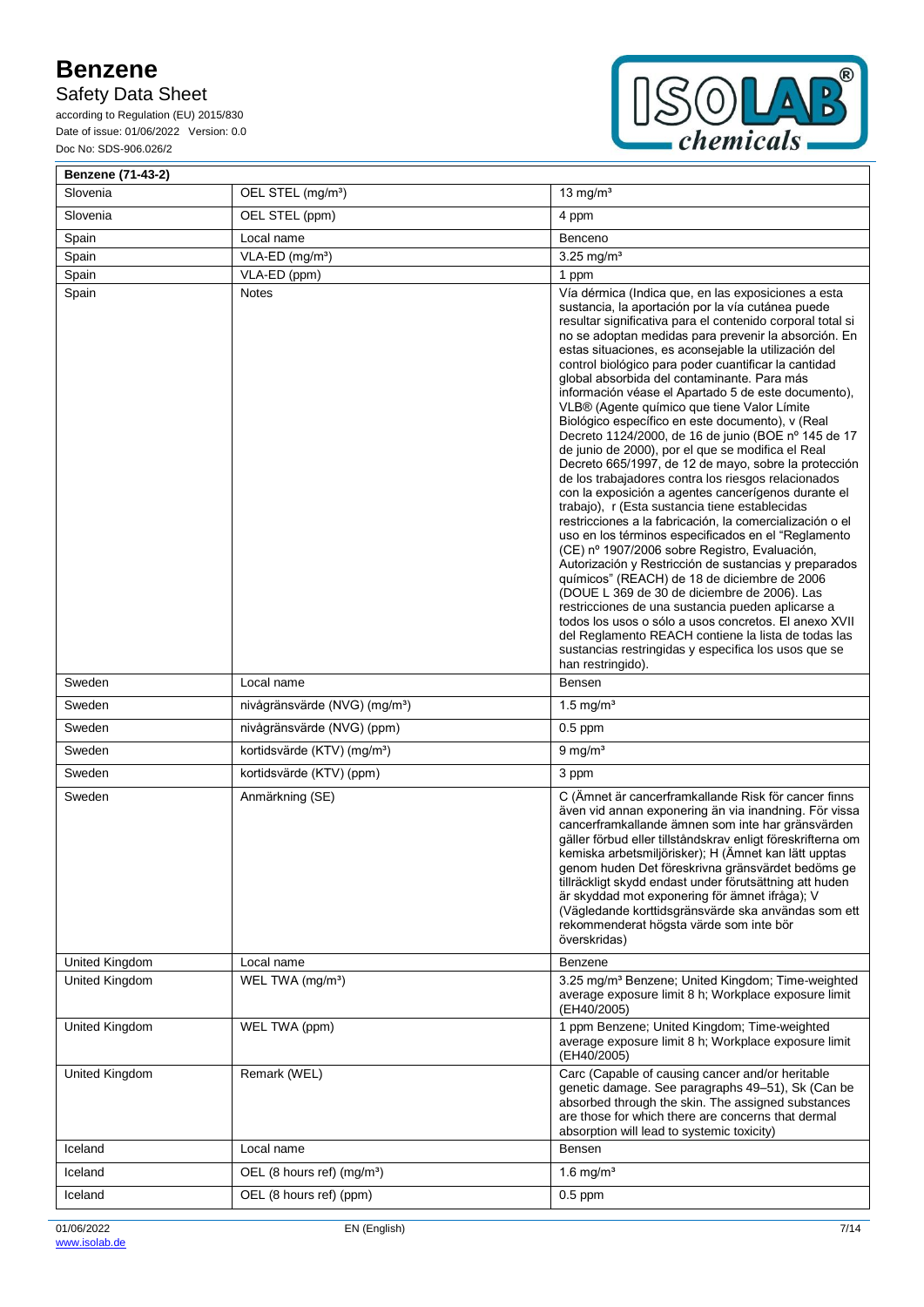## Safety Data Sheet

according to Regulation (EU) 2015/830 Date of issue: 01/06/2022 Version: 0.0 Doc No: SDS-906.026/2



| Benzene (71-43-2)         |                                         |                                                                                                                                                                                                                                                                                                     |
|---------------------------|-----------------------------------------|-----------------------------------------------------------------------------------------------------------------------------------------------------------------------------------------------------------------------------------------------------------------------------------------------------|
| Iceland                   | Notes (IS)                              | $H_{1}K$                                                                                                                                                                                                                                                                                            |
| <b>Russian Federation</b> | Local name                              | Бензол+                                                                                                                                                                                                                                                                                             |
| <b>Russian Federation</b> | OEL Ceiling (mg/m <sup>3</sup> )        | $15 \text{ mg/m}^3$                                                                                                                                                                                                                                                                                 |
| <b>Russian Federation</b> | OEL TWA (mg/m <sup>3</sup> )            | $5 \text{ mg/m}^3$                                                                                                                                                                                                                                                                                  |
| <b>Russian Federation</b> | Remark (RU)                             | 2 класс опасности - высокоопасное; п (пары и/или<br>газы); К (канцерогены); + (соединения, при работе с<br>которыми требуется специальная защита кожи и<br>глаз; символ проставлен вслед за наименованием<br>вещества)                                                                              |
| Norway                    | Local name                              | Benzen                                                                                                                                                                                                                                                                                              |
| Norway                    | Grenseverdier (AN) (mg/m <sup>3</sup> ) | $3 \text{ mg/m}^3$                                                                                                                                                                                                                                                                                  |
| Norway                    | Grenseverdier (AN) (ppm)                | 1 ppm                                                                                                                                                                                                                                                                                               |
| Norway                    | Merknader (NO)                          | G (EU har fastsatt en bindende grenseverdi for<br>stoffet); H (Kjemikalier som kan tas opp gjennom<br>huden); K (Kjemikalier som skal betraktes som<br>kreftfremkallende)                                                                                                                           |
| Switzerland               | Local name                              | Benzol                                                                                                                                                                                                                                                                                              |
| Switzerland               | VME (mg/m <sup>3</sup> )                | 1.6 mg/ $m3$                                                                                                                                                                                                                                                                                        |
| Switzerland               | VME (ppm)                               | $0.5$ ppm                                                                                                                                                                                                                                                                                           |
| Switzerland               | Remark (CH)                             | H B C1 <sub>A</sub> M1 <sub>B</sub> - Leukämie <sup>KT HU</sup> - BG, DFG, HSE, NIOSH                                                                                                                                                                                                               |
| Turkey                    | Local name                              | Benzen                                                                                                                                                                                                                                                                                              |
| Turkey                    | OEL TWA (mg/m <sup>3</sup> )            | $3.25$ mg/m <sup>3</sup>                                                                                                                                                                                                                                                                            |
| Turkey                    | OEL TWA (ppm)                           | 1 ppm                                                                                                                                                                                                                                                                                               |
| Turkey                    | Comments                                | Deri                                                                                                                                                                                                                                                                                                |
| Australia                 | Local name                              | Benzene                                                                                                                                                                                                                                                                                             |
| Australia                 | TWA $(mg/m3)$                           | $3.2$ mg/m <sup>3</sup>                                                                                                                                                                                                                                                                             |
| Australia                 | TWA (ppm)                               | 1 ppm                                                                                                                                                                                                                                                                                               |
| Australia                 | Remark (AU)                             | Carcinogenicity Category 1A - Known to have<br>carcinogenic potential for humans. The classification of<br>a chemical into this category is based largely on<br>human evidence from studies that have established a<br>causal relationship between human exposure and the<br>development of cancer. |
| USA - ACGIH               | Local name                              | Benzene                                                                                                                                                                                                                                                                                             |
| <b>USA - ACGIH</b>        | ACGIH TWA (ppm)                         | 0.5 ppm (Benzene; USA; Time-weighted average<br>exposure limit 8 h; TLV - Adopted Value)                                                                                                                                                                                                            |
| <b>USA - ACGIH</b>        | ACGIH STEL (ppm)                        | 2.5 ppm (Benzene; USA; Short time value; TLV -<br>Adopted Value)                                                                                                                                                                                                                                    |
| USA - ACGIH               | Remark (ACGIH)                          | Leukemia                                                                                                                                                                                                                                                                                            |

### **8.2. Exposure controls**

### **Materials for protective clothing:**

GIVE EXCELLENT RESISTANCE: PVA. polyethylene/ethylenevinylalcohol. GIVE GOOD RESISTANCE: tetrafluoroethylene. viton. GIVE LESS RESISTANCE: No data available. GIVE POOR RESISTANCE: butyl rubber. natural rubber. neoprene. polyethylene. PVC. polyurethane. nitrile rubber. neoprene/natural rubber

**Hand protection:**

Gloves

#### **Eye protection:**

Safety glasses

## **Skin and body protection:**

Head/neck protection. Protective clothing

### **Respiratory protection:**

Wear gas mask with filter type A if conc. in air > exposure limit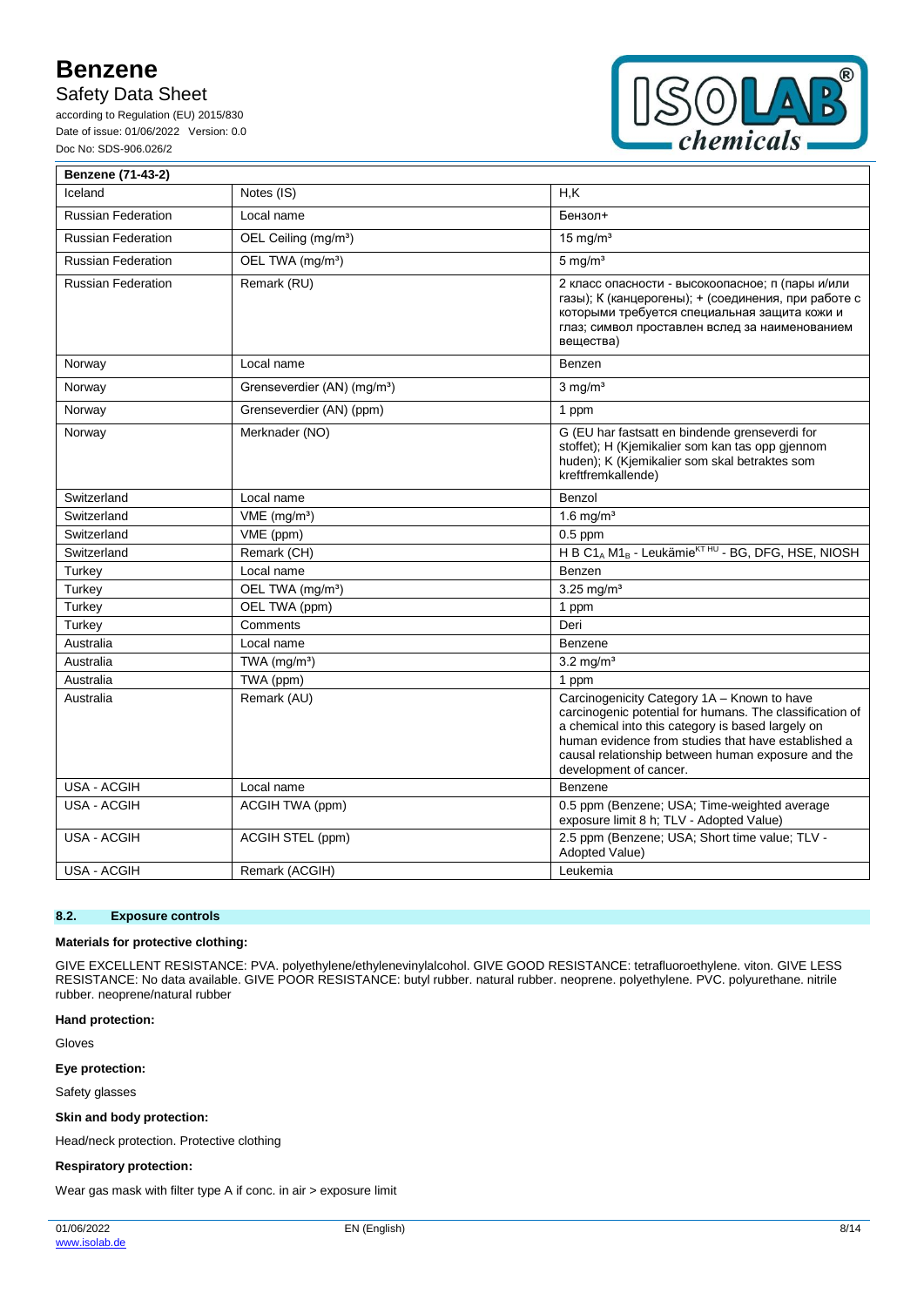# Safety Data Sheet

according to Regulation (EU) 2015/830 Date of issue: 01/06/2022 Version: 0.0 Doc No: SDS-906.026/2



| <b>SECTION 9: Physical and chemical properties</b>            |       |                                                                                                                                                                                                                                                                                                                |  |
|---------------------------------------------------------------|-------|----------------------------------------------------------------------------------------------------------------------------------------------------------------------------------------------------------------------------------------------------------------------------------------------------------------|--|
| Information on basic physical and chemical properties<br>9.1. |       |                                                                                                                                                                                                                                                                                                                |  |
| Physical state                                                |       | : Liquid                                                                                                                                                                                                                                                                                                       |  |
| Appearance                                                    |       | Liquid.                                                                                                                                                                                                                                                                                                        |  |
| Molecular mass                                                |       | : $78.11$ g/mol                                                                                                                                                                                                                                                                                                |  |
| Colour                                                        |       | Pure substance: colourless. Unpurified: light yellow.                                                                                                                                                                                                                                                          |  |
| Odour                                                         |       | Aromatic odour.                                                                                                                                                                                                                                                                                                |  |
| Odour threshold                                               |       | $\therefore$ 4.68 ppm<br>15.2 mg/m <sup>3</sup>                                                                                                                                                                                                                                                                |  |
| рH                                                            |       | : No data available                                                                                                                                                                                                                                                                                            |  |
| Relative evaporation rate (butylacetate=1)                    |       | 5.1                                                                                                                                                                                                                                                                                                            |  |
| Relative evaporation rate (ether=1)                           |       | 2.8                                                                                                                                                                                                                                                                                                            |  |
| Melting point                                                 |       | : 5.5 °C                                                                                                                                                                                                                                                                                                       |  |
| Freezing point                                                |       | : No data available                                                                                                                                                                                                                                                                                            |  |
| Boiling point                                                 |       | : 80.1 °C                                                                                                                                                                                                                                                                                                      |  |
| Flash point                                                   |       | $: -11$ °C                                                                                                                                                                                                                                                                                                     |  |
| Critical temperature                                          |       | 289 °C                                                                                                                                                                                                                                                                                                         |  |
| Auto-ignition temperature                                     |       | 498 °C                                                                                                                                                                                                                                                                                                         |  |
| Decomposition temperature                                     |       | No data available                                                                                                                                                                                                                                                                                              |  |
| Flammability (solid, gas)                                     |       | No data available                                                                                                                                                                                                                                                                                              |  |
| Vapour pressure                                               |       | 101 hPa (20 °C)                                                                                                                                                                                                                                                                                                |  |
| Vapour pressure at 50 °C                                      |       | 358 hPa (50 °C)                                                                                                                                                                                                                                                                                                |  |
| Critical pressure                                             |       | 49250 hPa                                                                                                                                                                                                                                                                                                      |  |
| Relative vapour density at 20 °C                              |       | 2.7                                                                                                                                                                                                                                                                                                            |  |
| Relative density                                              |       | : 0.88                                                                                                                                                                                                                                                                                                         |  |
| Relative density of saturated gas/air mixture                 |       | : 1.2                                                                                                                                                                                                                                                                                                          |  |
| Density                                                       |       | : $0.88$ g/cm3 (20 °C)                                                                                                                                                                                                                                                                                         |  |
| Solubility                                                    |       | Insoluble in water. Soluble in ethanol. Soluble in ether. Soluble in acetone. Soluble in<br>chloroform. Soluble in tetrachloromethane. Soluble in acetic acid. Soluble in carbondisulfide.<br>Soluble in oils/fats.<br>Water: 1.88 g/l at 23.5 °C<br>Ethanol: Complete<br>Ether: Complete<br>Acetone: Complete |  |
| Log Pow                                                       |       | : 2.13 (Experimental value)                                                                                                                                                                                                                                                                                    |  |
| Viscosity, kinematic                                          |       | : No data available                                                                                                                                                                                                                                                                                            |  |
| Viscosity, dynamic                                            |       | : 0.00065 Pa.s (20 °C)                                                                                                                                                                                                                                                                                         |  |
| <b>Explosive properties</b>                                   |       | : No data available                                                                                                                                                                                                                                                                                            |  |
| Oxidising properties                                          |       | : No data available                                                                                                                                                                                                                                                                                            |  |
| <b>Explosive limits</b>                                       |       | : $1.2 - 8.0 \%$ (V)                                                                                                                                                                                                                                                                                           |  |
| 9.2.<br><b>Other information</b>                              |       |                                                                                                                                                                                                                                                                                                                |  |
| Minimum ignition energy                                       |       | $: 0.2 \text{ mJ}$                                                                                                                                                                                                                                                                                             |  |
| Specific conductivity                                         |       | $0.005$ pS/m                                                                                                                                                                                                                                                                                                   |  |
| Saturation concentration                                      |       | 320 g/m <sup>3</sup>                                                                                                                                                                                                                                                                                           |  |
| VOC content                                                   | 100 % |                                                                                                                                                                                                                                                                                                                |  |
| Other properties                                              |       | Gas/vapour heavier than air at 20°C. Clear. Volatile. Substance has neutral reaction. May<br>generate electrostatic charges.                                                                                                                                                                                   |  |

## **SECTION 10: Stability and reactivity**

## **10.1. Reactivity**

Upon combustion: CO and CO2 are formed. Violent to explosive reaction with many compounds e.g.: with (some) halogens, with (strong) oxidizers and with (some) acids. Spontaneously flammable on exposure to some compounds.

## **10.2. Chemical stability**

Stable under normal conditions.

## **10.3. Possibility of hazardous reactions**

No additional information available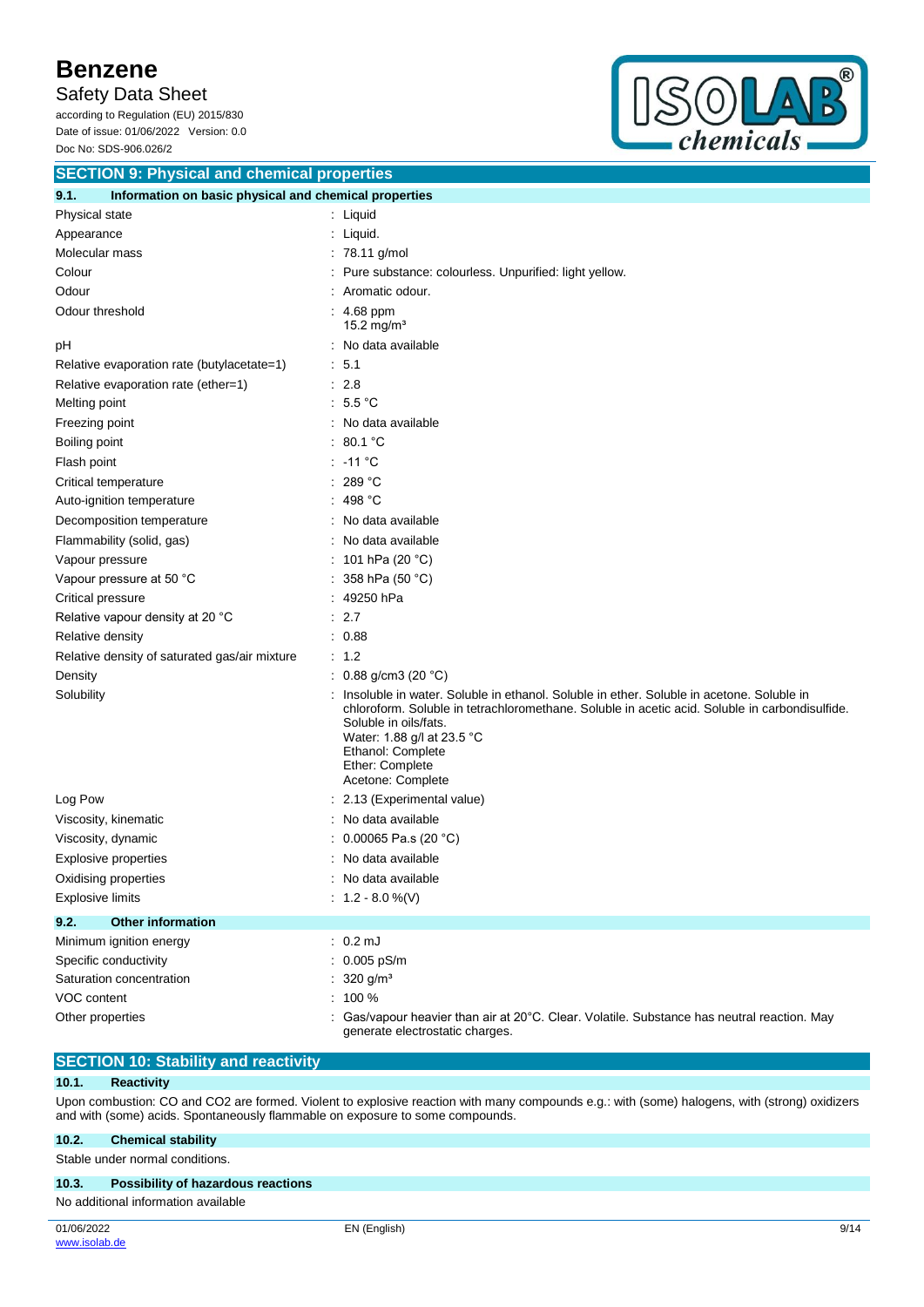# Safety Data Sheet

according to Regulation (EU) 2015/830 Date of issue: 01/06/2022 Version: 0.0 Doc No: SDS-906.026/2



| 10.4. | <b>Conditions to avoid</b>          |
|-------|-------------------------------------|
|       | No additional information available |
| 10.5. | Incompatible materials              |
|       | No additional information available |
| 10.6. | Hazardous decomposition products    |

No additional information available

| <b>SECTION 11: Toxicological information</b>  |                                                                 |  |  |
|-----------------------------------------------|-----------------------------------------------------------------|--|--|
| Information on toxicological effects<br>11.1. |                                                                 |  |  |
| Acute toxicity                                | : Not classified                                                |  |  |
| <b>Benzene (71-43-2)</b>                      |                                                                 |  |  |
| LD50 oral rat                                 | Literature study; 5970 mg/kg                                    |  |  |
| LD50 dermal rabbit                            | > 8260 mg/kg                                                    |  |  |
| LC50 inhalation rat (mg/l)                    | 43.767 mg/l/4h (Rat; Experimental value)                        |  |  |
| LC50 inhalation rat (ppm)                     | 13700 ppm/4h (Rat; Experimental value)                          |  |  |
| Skin corrosion/irritation                     | Causes skin irritation.                                         |  |  |
| Serious eye damage/irritation                 | Causes serious eye irritation.                                  |  |  |
| Respiratory or skin sensitisation<br>÷        | Not classified                                                  |  |  |
| Germ cell mutagenicity                        | May cause genetic defects.                                      |  |  |
| Carcinogenicity                               | May cause cancer.                                               |  |  |
| Reproductive toxicity                         | : Not classified                                                |  |  |
| STOT-single exposure                          | Not classified                                                  |  |  |
| STOT-repeated exposure                        | Causes damage to organs through prolonged or repeated exposure. |  |  |
| Aspiration hazard                             | : May be fatal if swallowed and enters airways.                 |  |  |
| IARC group                                    | : 1                                                             |  |  |

| <b>SECTION 12: Ecological information</b> |                                                                                                                                                                                                                                    |
|-------------------------------------------|------------------------------------------------------------------------------------------------------------------------------------------------------------------------------------------------------------------------------------|
| 12.1.<br><b>Toxicity</b>                  |                                                                                                                                                                                                                                    |
| Ecology - general                         | : Not classified as dangerous for the environment according to the criteria of Regulation (EC) No<br>1272/2008.                                                                                                                    |
| Ecology - air                             | : Not classified as dangerous for the ozone layer (Regulation (EC) No 1005/2009). Not included<br>in the list of fluorinated greenhouse gases (Regulation (EC) No 842/2006). TA-Luft Klasse<br>5.2.7.1.1/III.                      |
| Ecology - water                           | : Ground water pollutant. Toxic to fishes. Toxic to invertebrates (Daphnia). Harmful to algae.<br>Inhibits photosynthesis of algae. Toxic to plankton. Harmful to aguatic plants. Taste alteration in<br>fishes/aquatic organisms. |
| Benzene (71-43-2)                         |                                                                                                                                                                                                                                    |
| LC50 fish 1                               | 5.3 mg/l (LC50; 96 h; Salmo gairdneri)                                                                                                                                                                                             |
| EC50 Daphnia 2                            | 10 mg/l (EC50; OECD 202: Daphnia sp. Acute Immobilisation Test; 48 h; Daphnia magna)                                                                                                                                               |
| Threshold limit algae 1                   | 100 mg/l (ErC50; OECD 201: Alga, Growth Inhibition Test; 72 h; Pseudokirchneriella<br>subcapitata; Static system; Fresh water; Experimental value)                                                                                 |

## **12.2. Persistence and degradability**

| <b>Benzene (71-43-2)</b>                  |                                                                                                                                                                            |
|-------------------------------------------|----------------------------------------------------------------------------------------------------------------------------------------------------------------------------|
| Persistence and degradability             | Readily biodegradable in water. Ozonation in water. Forming sediments in water.<br>Biodegradable in the soil. Low potential for adsorption in soil. Photolysis in the air. |
| Biochemical oxygen demand (BOD)           | 2.18 g $O_2$ /g substance                                                                                                                                                  |
| Chemical oxygen demand (COD)              | 2.15 g $O_2$ /g substance                                                                                                                                                  |
| ThOD                                      | 3.1 g $O_2$ /g substance                                                                                                                                                   |
| BOD (% of ThOD)                           | 0.7                                                                                                                                                                        |
| 12.3.<br><b>Bioaccumulative potential</b> |                                                                                                                                                                            |
| <b>Benzene (71-43-2)</b>                  |                                                                                                                                                                            |
| BCF fish 1                                | 19 (BCF)                                                                                                                                                                   |
|                                           |                                                                                                                                                                            |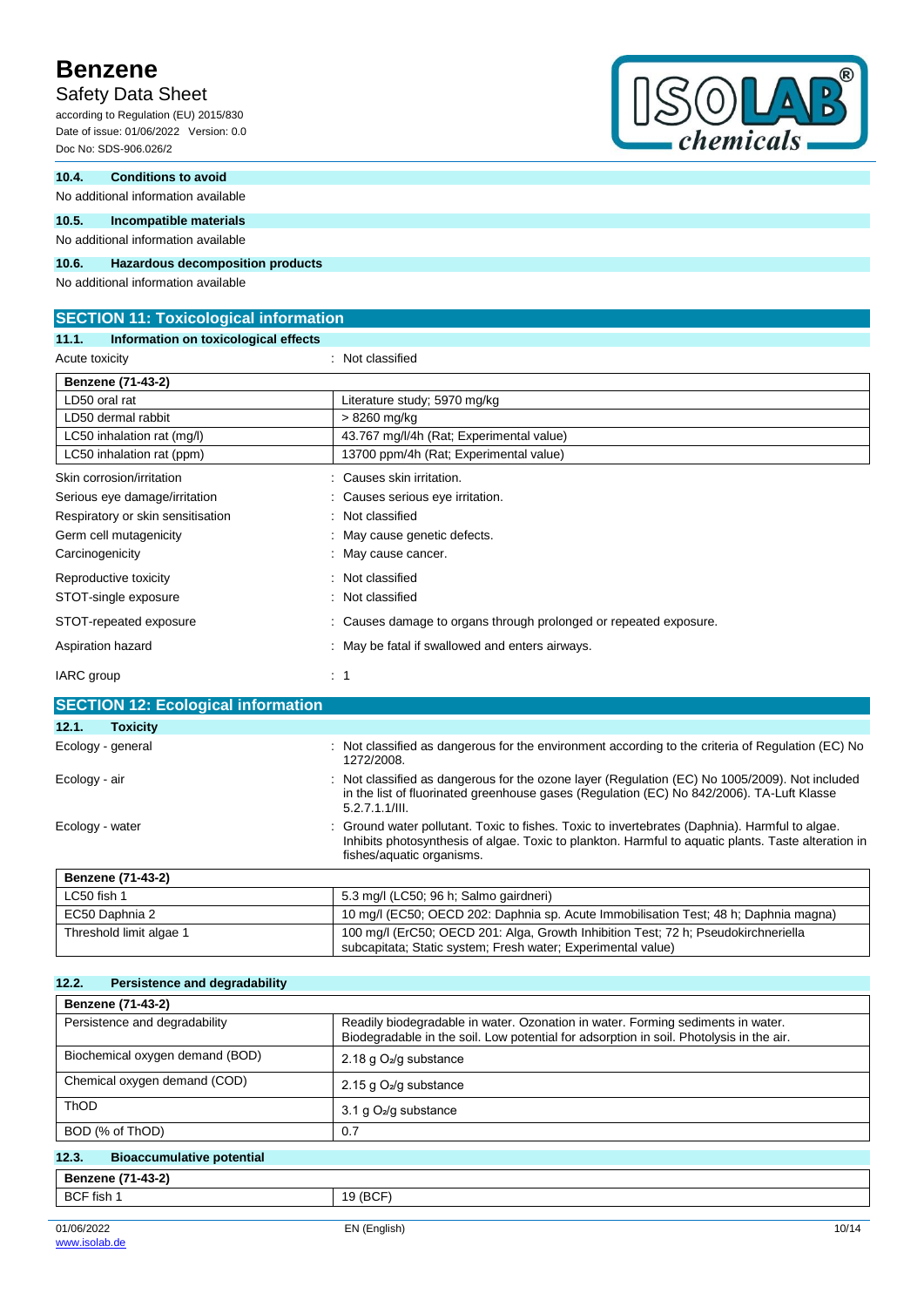## Safety Data Sheet

according to Regulation (EU) 2015/830 Date of issue: 01/06/2022 Version: 0.0 Doc No: SDS-906.026/2



**Benzene (71-43-2)**

| $001160110111 - 0241$         |                                                                                                                                                 |  |
|-------------------------------|-------------------------------------------------------------------------------------------------------------------------------------------------|--|
| BCF fish 2                    | < 10 (BCF; OECD 305: Bioconcentration: Flow-Through Fish Test; 3 days; Leuciscus idus;<br>Flow-through system; Fresh water; Experimental value) |  |
| BCF other aquatic organisms 1 | 30 (BCF; 24 h; Chlorella sp.)                                                                                                                   |  |
| Log Pow                       | 2.13 (Experimental value)                                                                                                                       |  |
| Bioaccumulative potential     | Low potential for bioaccumulation (BCF $<$ 500).                                                                                                |  |

## **12.4. Mobility in soil**

| <b>Benzene (71-43-2)</b> |                        |  |
|--------------------------|------------------------|--|
| Surface tension          | N/m (20 °C)<br>0.029   |  |
| Log Koc                  | QSAR<br>$Koc, 134.1$ ; |  |

### **12.5. Results of PBT and vPvB assessment**

No additional information available

### **12.6. Other adverse effects**

No additional information available

| <b>SECTION 13: Disposal considerations</b> |                                                                                                                                                                                                                                                                                                                                                                                                                                                                                                                                                                                                                                                                                                                                                                                                                                                                         |
|--------------------------------------------|-------------------------------------------------------------------------------------------------------------------------------------------------------------------------------------------------------------------------------------------------------------------------------------------------------------------------------------------------------------------------------------------------------------------------------------------------------------------------------------------------------------------------------------------------------------------------------------------------------------------------------------------------------------------------------------------------------------------------------------------------------------------------------------------------------------------------------------------------------------------------|
| Waste treatment methods<br>13.1.           |                                                                                                                                                                                                                                                                                                                                                                                                                                                                                                                                                                                                                                                                                                                                                                                                                                                                         |
| Product/Packaging disposal recommendations | : Remove waste in accordance with local and/or national regulations. Hazardous waste shall not<br>be mixed together with other waste. Different types of hazardous waste shall not be mixed<br>together if this may entail a risk of pollution or create problems for the further management of<br>the waste. Hazardous waste shall be managed responsibly. All entities that store, transport or<br>handle hazardous waste shall take the necessary measures to prevent risks of pollution or<br>damage to people or animals. Recycle by distillation. Incinerate under surveillance with energy<br>recovery. Do not discharge into drains or the environment. Do not discharge into surface water<br>(Directive 2000/60/EC, Council Decision 2455/2001/EC). Obtain the consent of pollution control<br>authorities before discharging to wastewater treatment plants. |
| Additional information                     | : LWCA (the Netherlands): KGA category 03. Hazardous waste according to Directive<br>2008/98/EC.                                                                                                                                                                                                                                                                                                                                                                                                                                                                                                                                                                                                                                                                                                                                                                        |
| European List of Waste (LoW) code          | : 07 01 04* - other organic solvents, washing liquids and mother liquors                                                                                                                                                                                                                                                                                                                                                                                                                                                                                                                                                                                                                                                                                                                                                                                                |

## **SECTION 14: Transport information**

#### In accordance with ADR / RID / IMDG / IATA / ADN

| <b>ADR</b>                                 | <b>IMDG</b>                                                   | <b>IATA</b>                          | <b>ADN</b>                            | <b>RID</b>                            |  |
|--------------------------------------------|---------------------------------------------------------------|--------------------------------------|---------------------------------------|---------------------------------------|--|
| 14.1.<br><b>UN number</b>                  |                                                               |                                      |                                       |                                       |  |
| 1114                                       | 1114                                                          | 1114                                 | 1114                                  | 1114                                  |  |
| UN proper shipping name<br>14.2.           |                                                               |                                      |                                       |                                       |  |
| <b>BENZENE</b>                             | <b>BENZENE</b>                                                | Benzene                              | <b>BENZENE</b>                        | <b>BENZENE</b>                        |  |
| <b>Transport document description</b>      |                                                               |                                      |                                       |                                       |  |
| UN 1114 BENZENE, 3, II,<br>(D/E)           | UN 1114 BENZENE, 3, II<br>$(-11^{\circ}C \csc.)$              | UN 1114 Benzene, 3, II               | UN 1114 BENZENE, 3, II                | UN 1114 BENZENE, 3, II                |  |
| 14.3.<br><b>Transport hazard class(es)</b> |                                                               |                                      |                                       |                                       |  |
| 3                                          | 3                                                             | 3                                    | 3                                     | 3                                     |  |
| $\mathbf{u}$                               | $\overline{\mathbf{a}}$                                       | ئطا                                  | $\mathbf{u}$                          | U<br>3                                |  |
| 14.4.<br><b>Packing group</b>              |                                                               |                                      |                                       |                                       |  |
| Ш                                          | Ш                                                             | Ш                                    | Ш                                     | Ш                                     |  |
| <b>Environmental hazards</b><br>14.5.      |                                                               |                                      |                                       |                                       |  |
| Dangerous for the<br>environment : No      | Dangerous for the<br>environment : No<br>Marine pollutant: No | Dangerous for the<br>environment: No | Dangerous for the<br>environment : No | Dangerous for the<br>environment : No |  |
| No supplementary information available     |                                                               |                                      |                                       |                                       |  |

## **14.6. Special precautions for user**

### **- Overland transport**

| Classification code (ADR) | : F1 |
|---------------------------|------|
| Limited quantities (ADR)  | : 11 |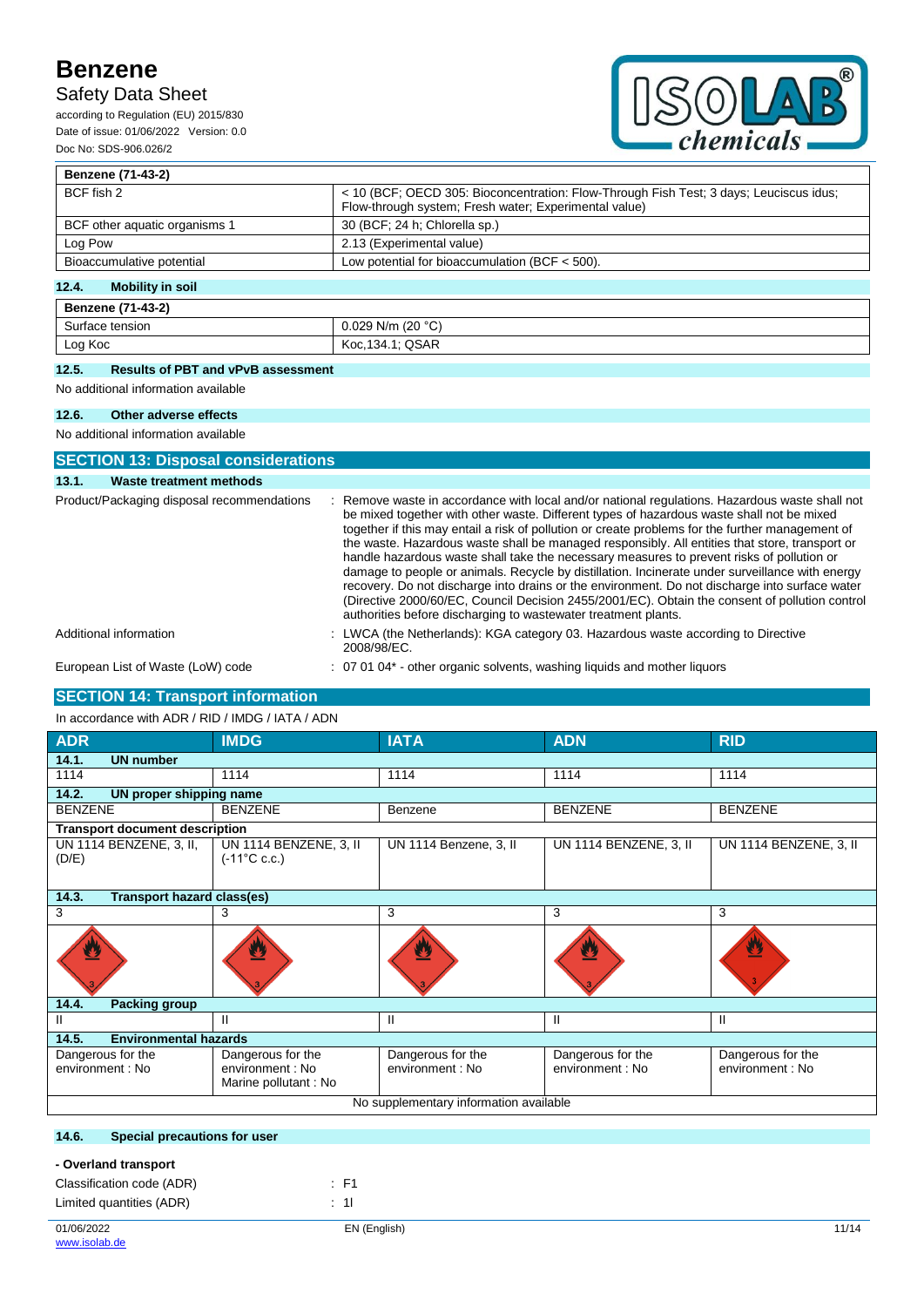# Safety Data Sheet

according to Regulation (EU) 2015/830 Date of issue: 01/06/2022 Version: 0.0 Doc No: SDS-906.026/2



| ב וטבעטיסטער וויטע                                           |                                                                                                                                                                                                                                                                                     |
|--------------------------------------------------------------|-------------------------------------------------------------------------------------------------------------------------------------------------------------------------------------------------------------------------------------------------------------------------------------|
| Excepted quantities (ADR)                                    | E2                                                                                                                                                                                                                                                                                  |
| Packing instructions (ADR)                                   | : P001, IBC02, R001                                                                                                                                                                                                                                                                 |
| Mixed packing provisions (ADR)                               | : MP19                                                                                                                                                                                                                                                                              |
| Portable tank and bulk container instructions<br>(ADR)       | : T4                                                                                                                                                                                                                                                                                |
| Portable tank and bulk container special<br>provisions (ADR) | : TP1                                                                                                                                                                                                                                                                               |
| Tank code (ADR)                                              | : LGBF                                                                                                                                                                                                                                                                              |
| Vehicle for tank carriage                                    | : FL                                                                                                                                                                                                                                                                                |
| Transport category (ADR)                                     | $\therefore$ 2                                                                                                                                                                                                                                                                      |
| Special provisions for carriage - Operation<br>(ADR)         | : S2, S20                                                                                                                                                                                                                                                                           |
| Hazard identification number (Kemler No.)                    | : 33                                                                                                                                                                                                                                                                                |
| Orange plates                                                | <b>33</b><br>1114                                                                                                                                                                                                                                                                   |
| Tunnel restriction code (ADR)                                | $\therefore$ D/E                                                                                                                                                                                                                                                                    |
| EAC code                                                     | : 3WE                                                                                                                                                                                                                                                                               |
| APP code                                                     | : A(f)                                                                                                                                                                                                                                                                              |
| - Transport by sea                                           |                                                                                                                                                                                                                                                                                     |
| Transport regulations (IMDG)                                 | : Subject                                                                                                                                                                                                                                                                           |
| Limited quantities (IMDG)                                    | : 1 L                                                                                                                                                                                                                                                                               |
| Excepted quantities (IMDG)                                   | : E2                                                                                                                                                                                                                                                                                |
| Packing instructions (IMDG)                                  | : P001                                                                                                                                                                                                                                                                              |
| IBC packing instructions (IMDG)                              | : IBCO2                                                                                                                                                                                                                                                                             |
| Tank instructions (IMDG)                                     | : T4                                                                                                                                                                                                                                                                                |
| Tank special provisions (IMDG)                               | : TP1                                                                                                                                                                                                                                                                               |
| EmS-No. (Fire)                                               | : F-E                                                                                                                                                                                                                                                                               |
| EmS-No. (Spillage)                                           | : S-D                                                                                                                                                                                                                                                                               |
| Stowage category (IMDG)                                      | $\therefore$ B                                                                                                                                                                                                                                                                      |
| Stowage and handling (IMDG)                                  | $:$ SW2                                                                                                                                                                                                                                                                             |
| Flash point (IMDG)                                           | $\therefore$ -11°C c.c.                                                                                                                                                                                                                                                             |
| Properties and observations (IMDG)                           | : Colourless liquid with a characteristic odour. Flashpoint: -11°C c.c. Explosive limits: 1.4% to<br>8% Freezing point 5°C, flashes below its freezing point. Immiscible with water. Narcotic.<br>Exposure to this substance may produce serious chronic effects of a toxic nature. |
| MFAG-No                                                      | : 130                                                                                                                                                                                                                                                                               |
| - Air transport                                              |                                                                                                                                                                                                                                                                                     |
| Transport regulations (IATA)                                 | : Subject to the provisions                                                                                                                                                                                                                                                         |
| PCA Excepted quantities (IATA)                               | $\cdot$ E2                                                                                                                                                                                                                                                                          |
| PCA Limited quantities (IATA)                                | : Y341                                                                                                                                                                                                                                                                              |
| PCA limited quantity max net quantity (IATA)                 | : 1L                                                                                                                                                                                                                                                                                |
| PCA packing instructions (IATA)                              | : 353                                                                                                                                                                                                                                                                               |
| PCA max net quantity (IATA)                                  | : 5L                                                                                                                                                                                                                                                                                |
| CAO packing instructions (IATA)                              | : 364                                                                                                                                                                                                                                                                               |
| CAO max net quantity (IATA)                                  | : 60L                                                                                                                                                                                                                                                                               |
| ERG code (IATA)                                              | : 3H                                                                                                                                                                                                                                                                                |
| - Inland waterway transport                                  |                                                                                                                                                                                                                                                                                     |
| Classification code (ADN)                                    | : F1                                                                                                                                                                                                                                                                                |
| Limited quantities (ADN)                                     | : 1L                                                                                                                                                                                                                                                                                |
| Excepted quantities (ADN)                                    | $\therefore$ E2                                                                                                                                                                                                                                                                     |
| Carriage permitted (ADN)                                     | : T                                                                                                                                                                                                                                                                                 |
| Equipment required (ADN)                                     | : PP, EX, A                                                                                                                                                                                                                                                                         |
| Ventilation (ADN)                                            | : VE01                                                                                                                                                                                                                                                                              |

Number of blue cones/lights (ADN) : 1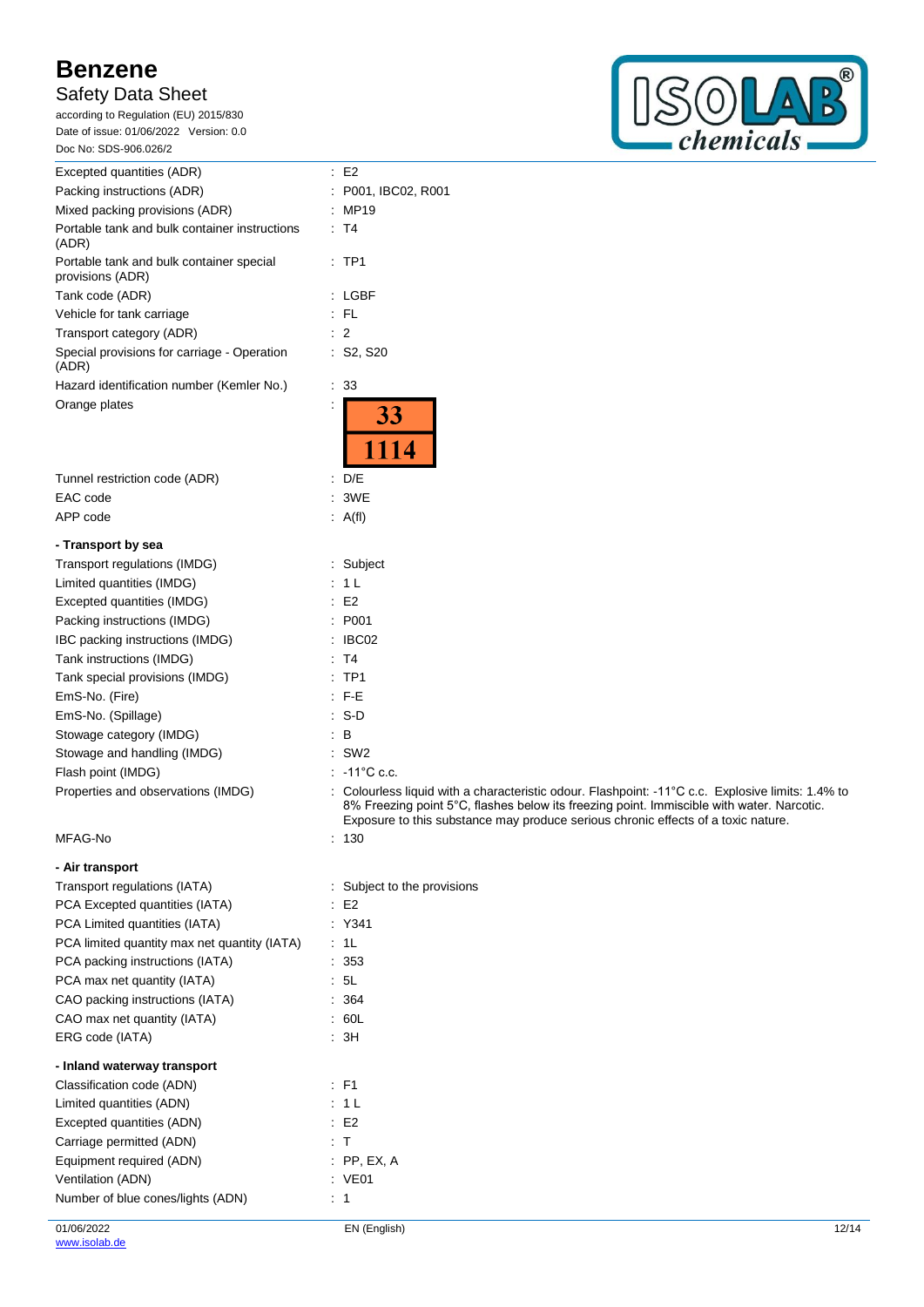## Safety Data Sheet

according to Regulation (EU) 2015/830 Date of issue: 01/06/2022 Version: 0.0 Doc No: SDS-906.026/2



#### **- Rail transport**

| Transport regulations (RID)                                  | : Subject           |
|--------------------------------------------------------------|---------------------|
| Classification code (RID)                                    | $E = F1$            |
| Limited quantities (RID)                                     | : 1L                |
| Excepted quantities (RID)                                    | E2                  |
| Packing instructions (RID)                                   | : P001. IBC02. R001 |
| Mixed packing provisions (RID)                               | : MP19              |
| Portable tank and bulk container instructions<br>(RID)       | : T4                |
| Portable tank and bulk container special<br>provisions (RID) | $:$ TP1             |
| Tank codes for RID tanks (RID)                               | : LGBF              |
| Transport category (RID)                                     | $\therefore$ 2      |
| Colis express (express parcels) (RID)                        | : CE7               |
| Hazard identification number (RID)                           | : 33                |
|                                                              |                     |

#### **14.7. Transport in bulk according to Annex II of Marpol and the IBC Code**

Not applicable

**SECTION 15: Regulatory information**

#### **15.1. Safety, health and environmental regulations/legislation specific for the substance or mixture**

### **15.1.1. EU-Regulations**

No REACH Annex XVII restrictions Benzene is not on the REACH Candidate List Benzene is not on the REACH Annex XIV List

VOC content : 100 %

#### **15.1.2. National regulations**

#### **Germany**

| : Water hazard class (WGK) 3, severe hazard to waters (Classification according to VwVwS,<br>Annex 1 or 2; ID No. 29)                     |
|-------------------------------------------------------------------------------------------------------------------------------------------|
| : Classification water polluting in compliance with Verwaltungsvorschrift wassergefährdender<br>Stoffe (VwVwS) of 27 July 2005 (Anhang 2) |
| : Is not subject of the 12. BlmSchV (Hazardous Incident Ordinance)                                                                        |
|                                                                                                                                           |
| : 1 - Black list substance                                                                                                                |
| : Benzene is listed                                                                                                                       |
| : Benzene is listed                                                                                                                       |
| : The substance is not listed                                                                                                             |
| : The substance is not listed                                                                                                             |
| : The substance is not listed                                                                                                             |
|                                                                                                                                           |
|                                                                                                                                           |

#### **Denmark**

Classification remarks **interpretent in the storagement** guidelines for the storage of flammable liquids must be followed Recommendations Danish Regulation : Young people below the age of 18 years are not allowed to use the product

> Pregnant/breastfeeding women working with the product must not be in direct contact with the product

The requirements from the Danish Working Environment Authorities regarding work with carcinogens must be followed during use and disposal

| 15.2. | <b>Chemical safety assessment</b>   |
|-------|-------------------------------------|
|       | No additional information available |
|       |                                     |